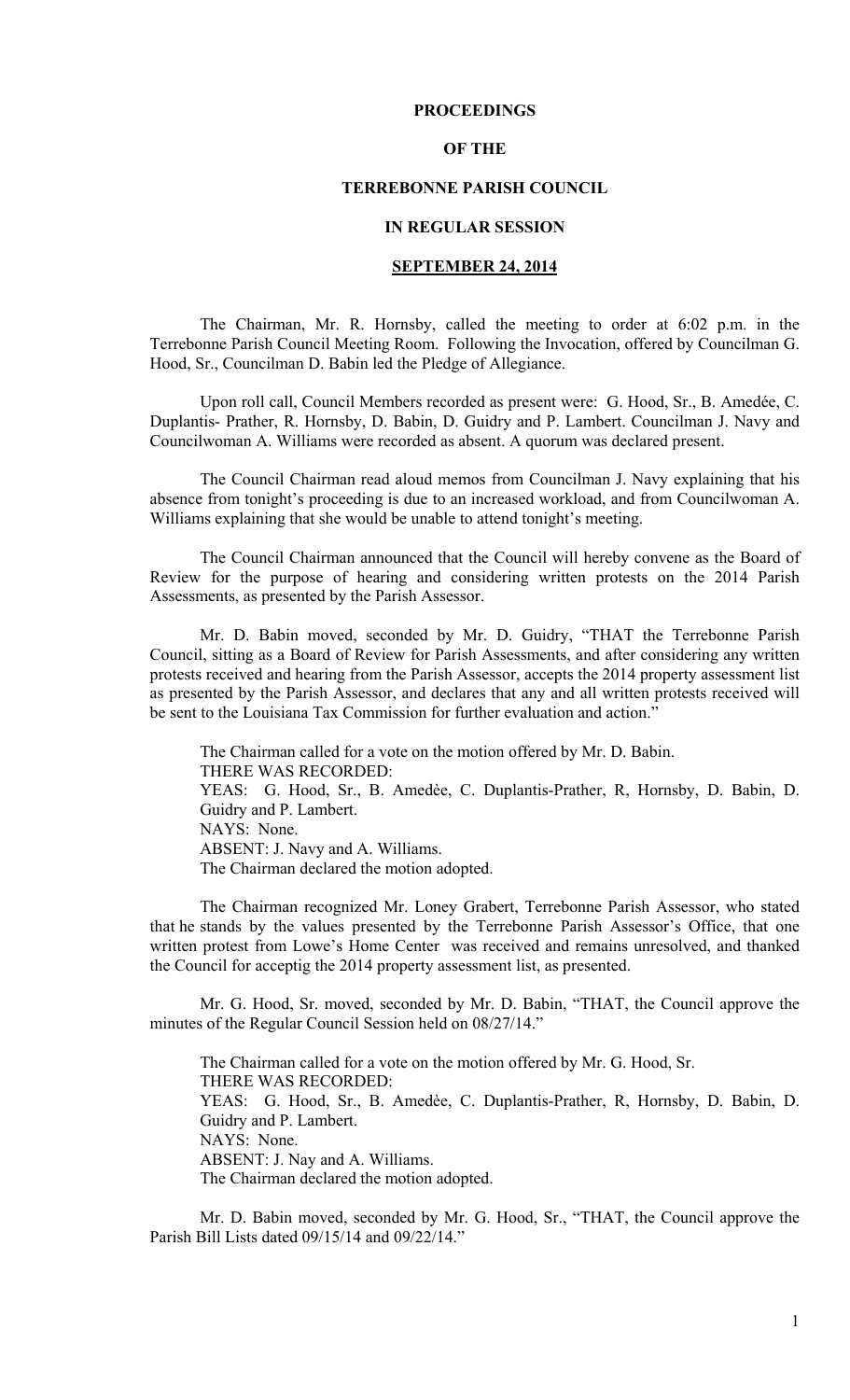The Chairman called for a vote on the motion offered by Mr. D. Babin. THERE WAS RECORDED: YEAS: G. Hood, Sr., C. Duplantis-Prather, R, Hornsby, D. Babin, D. Guidry and P. Lambert. NAYS: None. ABSENT: J. Navy and A. Williams. ABSTAINING: B. Amedèe. The Chairman declared the motion adopted.

Ms. C. Duplantis- Prather moved, seconded by Mr. D. Guidry, "THAT, the Council approve the Parish Manual Check List for August, 2014."

The Chairman called for a vote on the motion offered by Ms. C. Duplantis-Prather. THERE WAS RECORDED: YEAS: G. Hood, Sr., B. Amedèe, C. Duplantis-Prather, R, Hornsby, D. Babin, D. Guidry and P. Lambert. NAYS: None. ABSENT: J. Navy and A. Williams. The Chairman declared the motion adopted.

Councilwoman C. Duplantis- Prather read aloud a proclamation declaring October, 2014 as "National Disability Employment Awareness Month" in Terrebonne Parish.

Ms. Lanor Curole, MA, Director/Administration of the United Houma Nation Vocation Rehabilitation Program, thanked the Council and Administration for supporting this rehab program and invited everyone to attend a special event to be held at the Louisiana State Capitol on October 1, 2014.

Councilwoman C. Duplantis-Prather and Councilman D. Babin thanked Ms. Curole and her staff for all of the work that they do in helping individuals with disabilities.

Councilwoman B. Amedѐe read aloud a proclamation declaring the evening of Tuesday, October 7, 2014 as "National Night Out" in Terrebonne Parish.

 Lt. Lonnie Lusco of the Houma Police Department, accepted the proclamation and thanked the Council and Administration, on behalf of Chief Todd Duplantis and the entire police department, in recognition of "National Night Out" in Terrebonne Parish; noting that the neighborhood watch schedule can be accessed from their website or by calling (985) 873-6371.

 Several Council members, along with Parish President Claudet, thanked Lt. Lusco and the entire Houma Police Department, along with the Neighborhood Watch Groups and Neighborhood Watch Captains for a job well. Councilman G. Hood, Sr. gave a recollection of the first nights out against crime program (neighborhood watch) that started in the early 1990s.

 The Council Chairman recognized Mr. Michael Tan Nguyen, a Houma resident, who addressed the Council relative to the matter of obtaining a permit to construct a gazebo/deck over a Parish servitude. Mr. Nguyen explained that he is trying to obtain a permit to finish constructing a gazebo/deck on his property; that he has done a survey of the residents in his neighborhood and has the assurance of the other property owners that they are in complete support of his constructing this addition to his property, with the exception of one who lives next door to him. Mr. Nguyen asked for the Council's support in seeking and/or obtaining the proper variance to complete this project.

Mr. D. Guidry moved, seconded by Ms. B. Amedѐe, "THAT, the Council extend Mr. Michael Tan Nguyen's time an additional minute."

The Chairman called for a vote on the motion offered by Mr. D. Guidry. THERE WAS RECORDED: YEAS: G. Hood, Sr., B. Amedѐe, C. Duplantis-Prather, R, Hornsby, D. Babin, D. Guidry and P. Lambert. NAYS: None.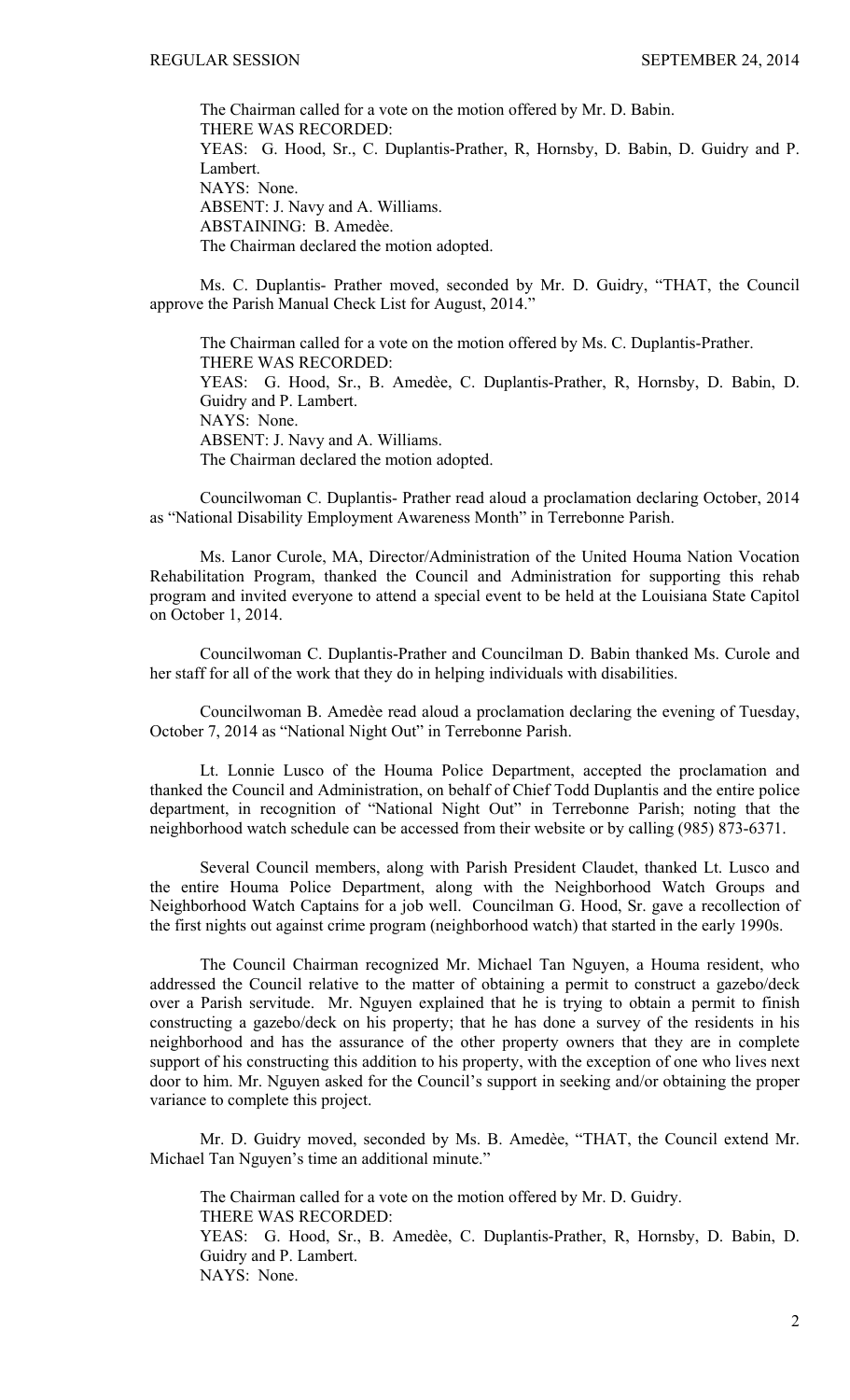ABSENT: J. Navy and A. Williams. The Chairman declared the motion adopted.

Mr. Nguyen continued and further explained that an incident with a neighbor approximately a year ago is the only opposition that he has with the construction of his gazebo/deck.

Mr. D. Babin moved, seconded by Mr. D. Guidry, "THAT, the Council extend Mr. Nguyen's time an additional minute."

The Chairman called for a vote on the motion offered by Mr. D. Babin. THERE WAS RECORDED: YEAS: G. Hood, Sr., B. Amedèe, C. Duplantis-Prather, R, Hornsby, D. Babin, D. Guidry and P. Lambert. NAYS: None. ABSENT: J. Navy and A. Williams. The Chairman declared the motion adopted.

Mr. Nguyen further explained that he is willing to sign any agreement that grants the Parish right-of-way to his property; noting that there are other homeowners in surrounding neighborhoods that have been granted variances to construct a gazebo/deck similar to the one that he is constructing without obtaining the necessary permits and/or paperwork to do so. He asked the Council to consider granting him the necessary clearance needed to finish the construction of this project.

At this time in the proceedings (6:33 p.m.), the Council Chairman relinquished his chair to the Council Vice-Chairman.

Councilman R. Hornsby commented on the procedures used in obtaining permits that obstruct and/or limited the parish's accessibility to servitudes and right-of-ways, such as in the Cierra Pond vicinity.

Upon questioning, Parish President Claudet suggested that this matter be revisited in two weeks at the next Community Development and Planning Committee meeting to determine the appropriate action needed to alleviate this situation.

At this time in the proceedings, (6:37 p.m.) the Council Chairman resumed the chair position.

The Council Chairman recognized Mr. Henry Toepfer, a Houma resident, who addressed the Council relative to the matter of the Amtrak Station in Schriever, LA. Mr. Toepfer explained that he is in favor of upgrading the train station in Schriever and supports the Council and Administration with this endeavor. Mr. Toepfer stated that in, his opinion, an upgrade to this facility will be an enhancement to the transportation system in Terrebonne Parish.

Several Council members thanked Mr. Toepfer for his positive comments and for his willingness to voice his appreciation for a project that will enhance Terrebonne Parish.

Councilwoman B. Amedѐe gave a brief report of the conference she attended in Memphis, Tennessee given by Amtrak entitled the "Great American Stations Civic Conversation". She said that this conference was conducted to find ways to improve Amtrak's existing rail system and to move rail transportation forward, noting that there are certain steps and criteria that need to take place at the Schriever Amtrak Station before any major changes can be implemented, such as sign placement (notifying residents where the train depot is located) and other steps necessary to move this project forward. Ms. Amedѐe explained that the grant monies awarded to upgrade the area's trail system is based upon historical information preservation, therefore she encourages the public to send "old" photos of the Amtrak Station, or written recollections so that they can proceed with this project.

The Council Chairman recognized Mr. Brian Mustin, a Houma resident, who addressed the Council relative to the matter of the "pond located in Westgate". Mr. Mustin explained that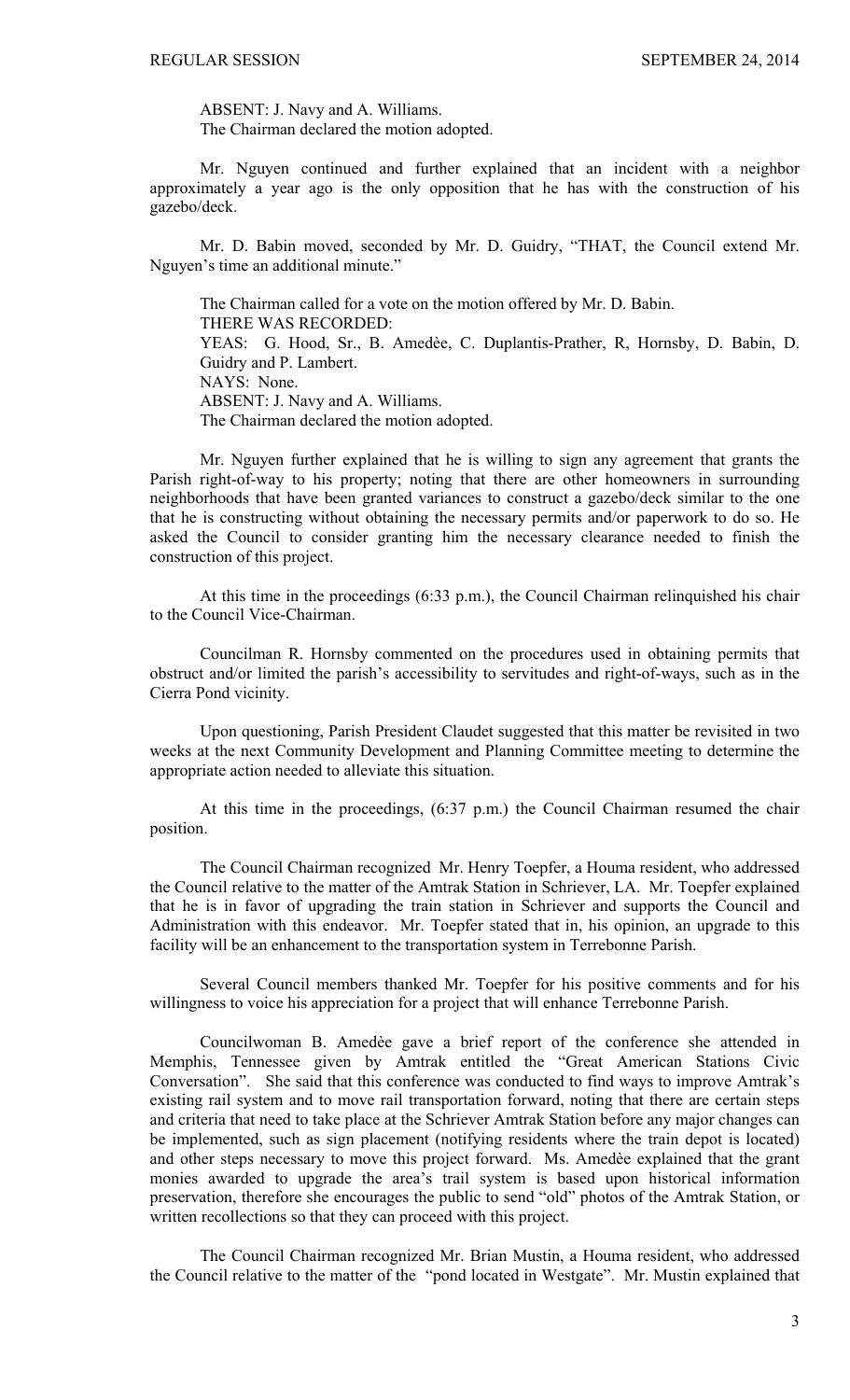he is at tonight's proceeding to support Mr. Michael Tan Nguyen in his effort to obtain permitting to construct a gazebo/deck over a Parish servitude. He asked the Council to revisit this item and allow Mr. Nguyen to finish the construction of his gazebo/deck, noting that none of the restrictions mentioned to Mr. Nguyen are listed in the subdivision covenants.

Councilman D. Babin explained to Mr. Mustin that this issue will be revisited in two weeks at the next Community Development and Planning Committee meeting and announced to the public that a subdivision covenant does not take precedence over a Parish ordinance.

 Mr. P. Lambert moved, seconded by Ms. C. Duplantis-Prather, "THAT, it now being 6:49 p.m., the Council open public hearings."

 The Chairman called for a vote on the motion offered by Mr. P. Lambert. THERE WAS RECORDED: YEAS: G. Hood, Sr., B. Amedèe, C. Duplantis-Prather, R, Hornsby, D. Babin, D. Guidry and P. Lambert. NAYS: None. ABSENT: J. Navy and A. Williams. The Chairman declared the motion adopted.

The Chairman recognized the public for comments on the following:

- A. A proposed ordinance to amend the 2014 Adopted Operating Budget of the Terrebonne Parish Consolidated Government for the following items and to provide for related matters:
	- I. Wind Retrofit Project Police Dept., \$366,000
	- II. Falgout Canal Pontoon Bridge, \$1,300,000
	- III. Market Value Investments:
		- A. Capital Projects Control Fund \$287,843
		- B. 2005 Sales Tax Construction Fund \$213,274
		- C. Capital Improvement Bond Reserve Fund \$146,302
	- IV. Justice Assistance Grant (JAG) 2014 Award, \$19,429

There were no comments from the public on the proposed ordinance.

 Ms. B. Amedѐe moved, seconded by Mr. D. Babin, "THAT, the Council close the aforementioned public hearing."

The Chairman called for a vote on the motion offered by Ms. B. Amedèe. THERE WAS RECORDED: YEAS: G. Hood, Sr., B. Amedèe, C. Duplantis-Prather, R. Hornsby, D. Babin, D. Guidry and P. Lambert. NAYS: None. ABSENT: J. Navy and A. Williams. The Chairman declared the motion adopted.

OFFERED BY: Mr. G. Hood, Sr. SECONDED BY: Mr. P. Lambert.

ORDINANCE NO. 8462

AN ORDINANCE TO AMEND THE 2014 ADOPTED OPERATING BUDGET OF THE TERREBONNE PARISH CONSOLIDATED GOVERNMENT FOR THE FOLLOWING ITEMS AND TO PROVIDE FOR RELATED MATTERS.

- I. WIND RETROFIT PROJECT-POLICE DEPARTMENT, \$366,000
- II. FALGOUT CANAL PONTOON BRIDGE, \$1,300,000
- III. MARKET VALUE INVESTMENTS:
	- A. CAPITAL PROJECTS CONTROL FUND \$287,843
	- B. 2005 SALES TAX CONSTRUCTION FUND \$213,274
	- C. CAPITAL IMPROVEMENT BOND RESERVE FUND \$146,302
- IV. JUSTICE ASSISTANCE GRANT (JAG) 2014 AWARD, \$19,429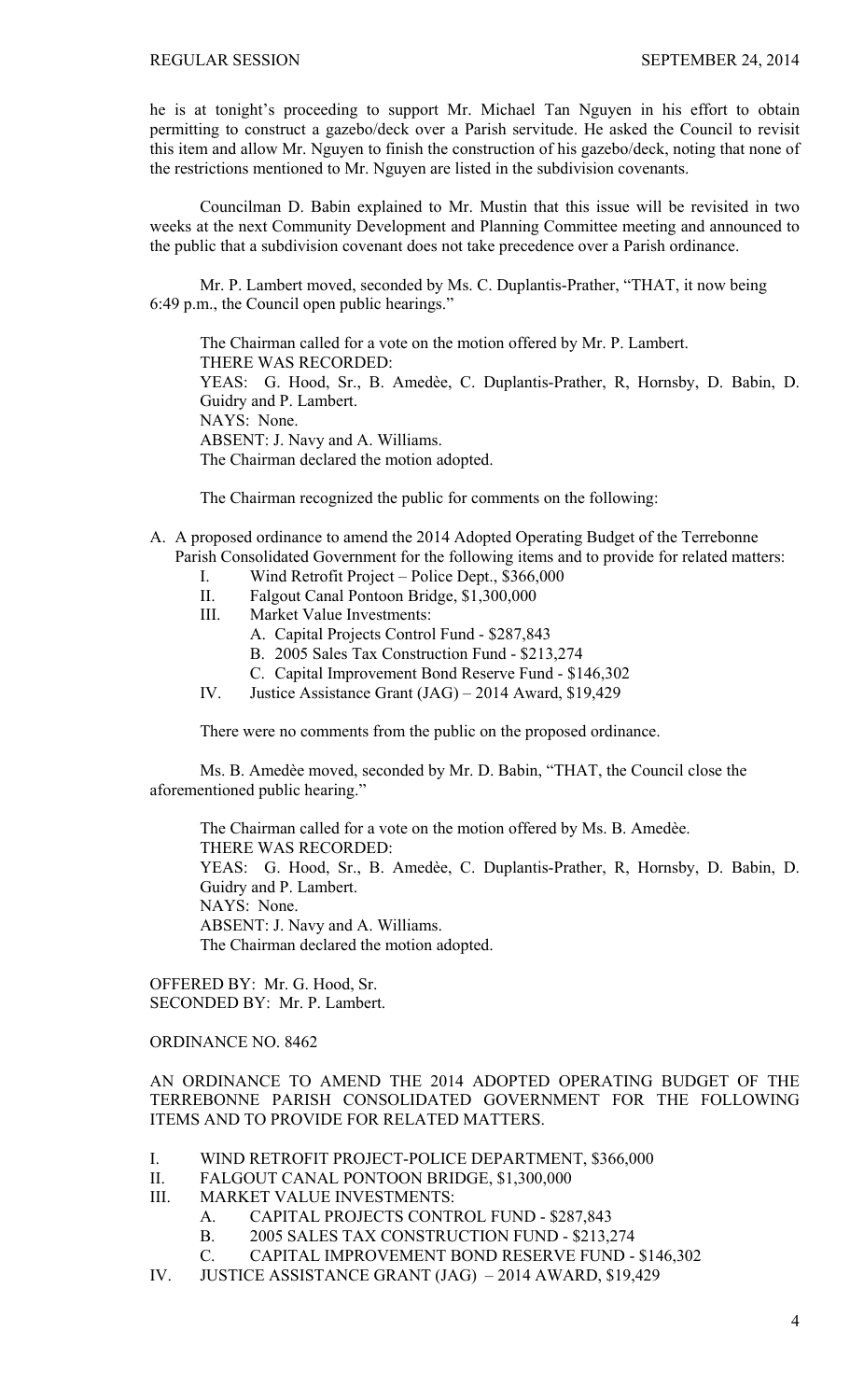#### SECTION I

WHEREAS, FEMA has awarded the Parish \$366,000 through the Hazard Mitigation Grant Program (HMGP) under FEMA-1786-DR-LA for the Houma Police Department Wind Retrofit Project, and

WHEREAS, the dollars will be used to protect the Police Station Building by installing impact rated products on all openings and replacing the roof with a built-up roof capable of withstanding 140 mph winds.

NOW, THEREFORE BE IT ORDAINED, by the Terrebonne Parish Council, on behalf of the Terrebonne Parish Consolidated Government, that the 2014 Adopted Operating Budget of the Terrebonne Parish Consolidated Government be amended for the FEMA funding for the Police Department Building Wind Retrofit Project. (Attachment A)

## SECTION II

WHEREAS, the Parish has been allocated \$1,300,000 through the Gustav/Ike Coastal Communities Fisheries Recovery Program which is implemented by the State of Louisiana, Office of Community Development Disaster Recovery Unit; and

WHEREAS, these dollars will be used for the Falgout Canal Pontoon Bridge.

NOW, THEREFORE BE IT FURTHER ORDAINED, by the Terrebonne Parish Council, on behalf of the Terrebonne Parish Consolidated Government, that the 2014 Adopted Budget of the Terrebonne Parish Consolidated Government be amended for the Falgout Canal Pontoon Bridge. (Attachment B)

## SECTION III

WHEREAS, the Investment Market Value prepared by Whitney Bank for 2013 was overstated, therefore, the Accounting Division has made an adjustment in 2014 requiring a budget amendment adjusting the following funds:

- Capital Projects Control Fund \$287,843
- Sales Tax Bond Construction Fund \$213,274
- Capital Improvement Bond Reserve Fund \$146,302

NOW, THEREFORE BE IT FURTHER ORDAINED, by the Terrebonne Parish Council, on behalf of the Terrebonne Parish Consolidated Government, that the 2014 Adopted Budget of the Terrebonne Parish Consolidated Government to be amended for the market valuation for the Capital Projects Control Fund and the Sales Tax Bond Construction Fund. (Attachment C)

#### SECTION IV

WHEREAS, the Parish was awarded \$19,429 from the State of Louisiana, Justice Assistance Grant, to the Police Department for labor and equipment costs, and

WHEREAS, the Police Department will use \$14,000 towards the overtime of an officer to combat the efforts set forth in this grant as well as \$5,429 towards surveillance cameras and tasers to assist the officers in their effort to keep our community safe, and

WHEREAS, the JAG funding helps the Houma Police Department with its continuance mission in improving the quality of life of citizens living, working, or visiting in the city of Houma.

NOW, THEREFORE BE IT FURTHER ORDAINED, by the Terrebonne Parish Council, on behalf of the Terrebonne Parish Consolidated Government, that the 2014 Adopted Budget of the Terrebonne Parish Consolidated Government to be amended for the market valuation for the Sales Tax Bond Construction Fund. (Attachment D)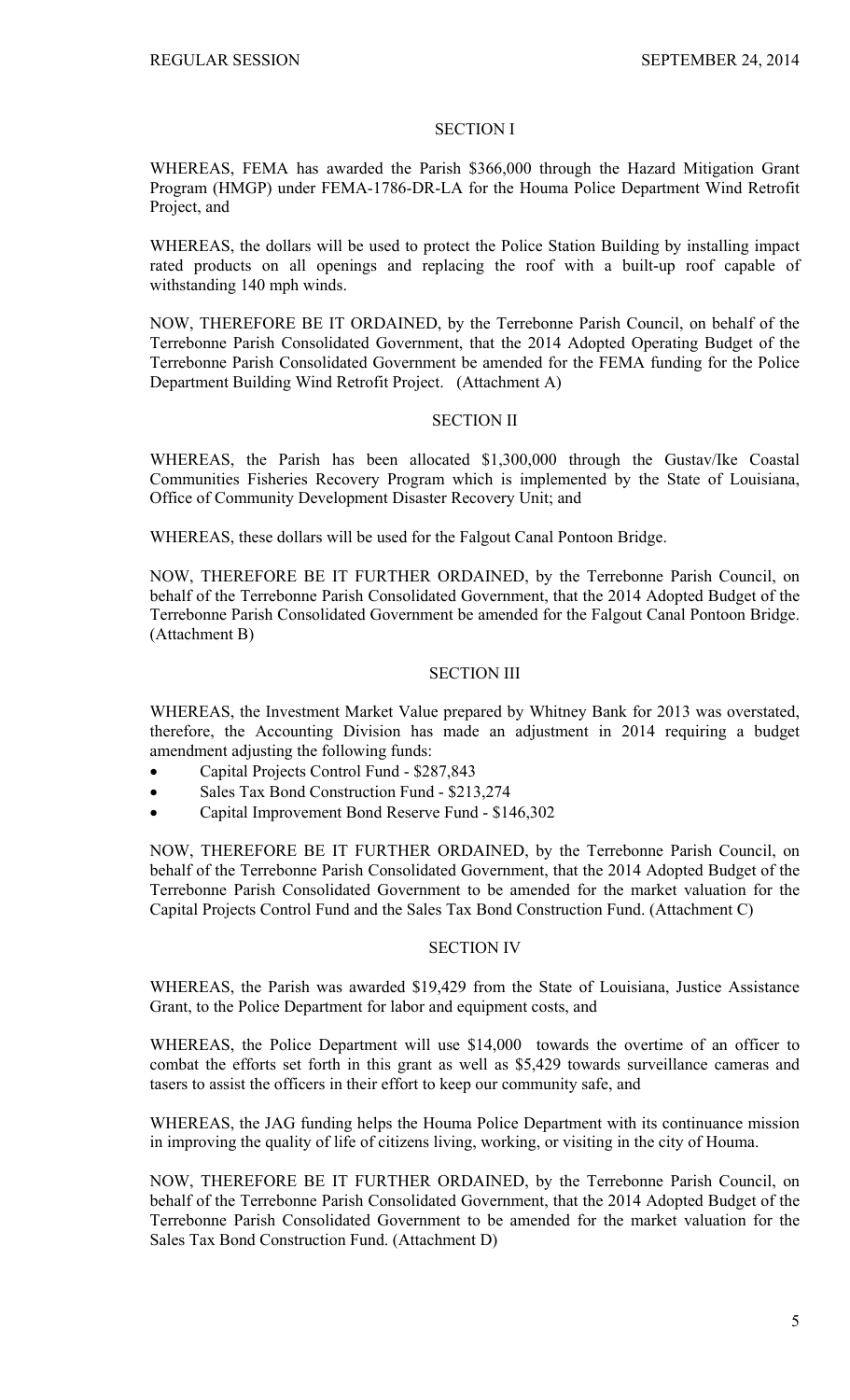This ordinance, having been introduced and laid on the table for at least two weeks, was voted upon as follows:

THERE WAS RECORDED:

YEAS: G. Hood, Sr., B. Amedee, C. Duplantis-Prather, R. Hornsby, D. Babin, D. Guidry and P. Lambert.

NAYS: None.

ABSTAINING: None.

ABSENT: J. Navy and A. Williams.

The Chairman declared the ordinance adopted on this, the 24<sup>th</sup> day of September, 2014.

|                                                                 | * * * * * * * * * |                       |                   |
|-----------------------------------------------------------------|-------------------|-----------------------|-------------------|
| <b>ATTACHMENT A - Wind Retrofit Project - Police Department</b> |                   |                       |                   |
|                                                                 |                   |                       |                   |
|                                                                 |                   | 2014                  |                   |
|                                                                 | <b>Adopted</b>    | Change                | Amended           |
| HMGP 1786-002                                                   |                   | 366,000               | 366,000           |
| 1786-002 FEMA                                                   | (184, 942)        | (366,000)             | (550, 942)        |
|                                                                 |                   |                       |                   |
| <b>ATTACHMENT B - Falgout Canal Pontoon Bridge</b>              |                   |                       |                   |
|                                                                 | 2014              |                       |                   |
|                                                                 | <b>Adopted</b>    | Change                | Amended           |
| Falgout Canal Pontoon Bridge Expense                            |                   | 1,300,000             | 1,300,000         |
| Falgout Canal Pontoon Bridge Revenue                            |                   | (1,300,000)           | (1,300,000)       |
|                                                                 |                   |                       |                   |
| <b>ATTACHMENT C - Market Value Investments</b>                  |                   |                       |                   |
|                                                                 | 2014              |                       |                   |
|                                                                 | <b>Adopted</b>    | Change                | Amended           |
|                                                                 |                   |                       |                   |
| Market Value                                                    |                   | (287, 843)            | (287, 843)        |
| Fund Balance (Increase)                                         | N/A               | 287,843               | N/A               |
| Market Value                                                    |                   |                       |                   |
| Fund Balance (Increase)                                         | N/A               | (213, 274)<br>213,274 | (213, 274)<br>N/A |
|                                                                 |                   |                       |                   |
| Market Value                                                    | ۰                 | (125, 191)            | (125, 191)        |
| Transfer from Cap Improv Bond Sinking                           |                   | (21, 111)             | (21, 111)         |
| Fund Balance (Increase)                                         | N/A               | 146,302               | N/A               |
| Transfer to Cap Improv Bond Reserve                             |                   | 21,111                | 21,111            |
| Fund Balance (Decrease)                                         | N/A               | (21, 111)             | N/A               |
| <b>ATTACHMENT D - JAG 2014 Award</b>                            |                   |                       |                   |
|                                                                 | 2014              |                       |                   |
|                                                                 | <b>Adopted</b>    | Change                | Amended           |
|                                                                 |                   |                       |                   |
| Overtime                                                        |                   | 14,000                | 14,000            |
| Machinery & Equipment                                           |                   | 5,429                 | 5,429             |
| JAG Award 2014                                                  |                   | (19, 429)             | (19, 429)         |

The Chairman recognized the public for comments on the following:

B. A proposed ordinance to amend the Parish Code with regards to the penalty for illegal dumping in Parish drainage arteries and canals and other practices which may contribute to obstruction of drainage flow.

There were no comments from the public on the proposed ordinance.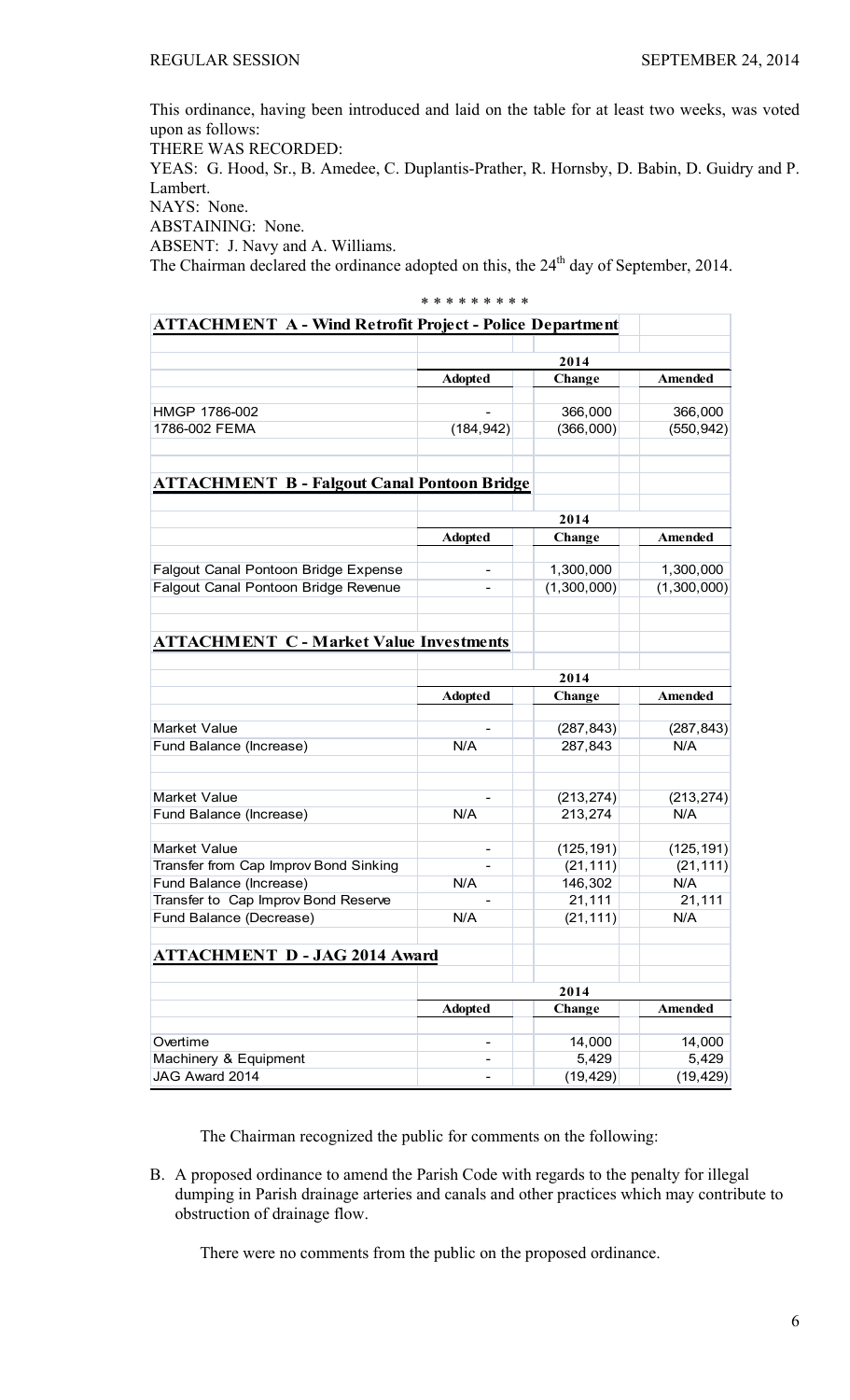Mr. D. Babin moved, seconded by Ms. C. Duplantis-Prather, "THAT, the Council close the aforementioned public hearing."

 The Chairman called for a vote on the motion offered by Mr. D. Babin. THERE WAS RECORDED: YEAS: G. Hood, Sr., B. Amedèe, C. Duplantis-Prather, R, Hornsby, D. Babin, D. Guidry and P. Lambert. NAYS: None. ABSENT: J. Navy and A. Williams. The Chairman declared the motion adopted.

OFFERED BY: Mr. D. Babin. SECONDED BY: Ms. C. Duplantis-Prather.

## ORDINANCE NO. 8463

# AN ORDINANCE TO AMEND THE CODE OF ORDINANCES OF TERREBONNE PARISH, LOUISIANA, SECTION 22-187, SECTION 14-208, SEC. 14-219 AND SECTION 14-46 TO ENHANCE PENALTIES FOR LITTERING AND DRAINAGE ARTERY OBSTRUCTION, AND TO PROVIDE FOR RELATED MATTERS.

WHEREAS, Sec. 1-06 of the Home Rule Charter for the Parish of Terrebonne provides that parish government shall have the right, power and authority to pass all ordinances requisite or necessary to promote, protect and preserve the general welfare, safety, health, peace and good order of the parish, including, but not by way of limitation, the right, power and authority to pass ordinances on all subject matters necessary, requisite or proper for the management of parish affairs, and all other subject matter without exception, subject only to the limitation that the same shall not be inconsistent with the constitution or expressly denied by general law applicable to the parish; and

WHEREAS, in order to safeguard the safety and property of residents of Terrebonne Parish from the effects of dumping on parish property and in parish drainage canals and rights of ways, the Terrebonne Parish Council on behalf of the TPCG desires to amend the parish code as follows to increase associated penalties; and

NOW, THEREFORE BE IT ORDAINED by the Terrebonne Parish Council, on behalf of the Terrebonne Parish Consolidated Government, that sections 22-187, 14-208, and 14-219 of the Parish Code be amended as follows and that section 14-47 be enacted as follows:

# SECTION I

Section 22-187 of the Terrebonne Parish Code of Ordinances be and is hereby amended (using strikethrough to indicate deletions and underlining to indicate additions) as follows:

### **Sec. 22-187. Obstruction of drainage arteries prohibited.**

(a) No person shall obstruct or cause to be obstructed any drainage ditch, channel, canal and/or other drainage artery, including any subsurface drainage artery.

(b) No person shall dispose of any trash, refuse, rubbish, garbage, concrete, debris or other matter of any kind in any drainage ditch, channel, canal and/or other drainage artery, including any subsurface drainage artery.

(c) Any person who violates any provision of this section shall be guilty of a misdemeanor and, upon conviction, shall be fined not more than five hundred dollars (\$500.00) or imprisoned not more than thirty (30) days in the parish jail, or both, at the discretion of any court of competent jurisdiction.

## SECTION II

Section 14-208 of the Terrebonne Parish Code of Ordinances be and is hereby amended (using strikethrough to indicate deletions and underlining to indicate additions) as follows:

## **Sec. 14-208. Nuisance warnings; forms; required contents; form of service.**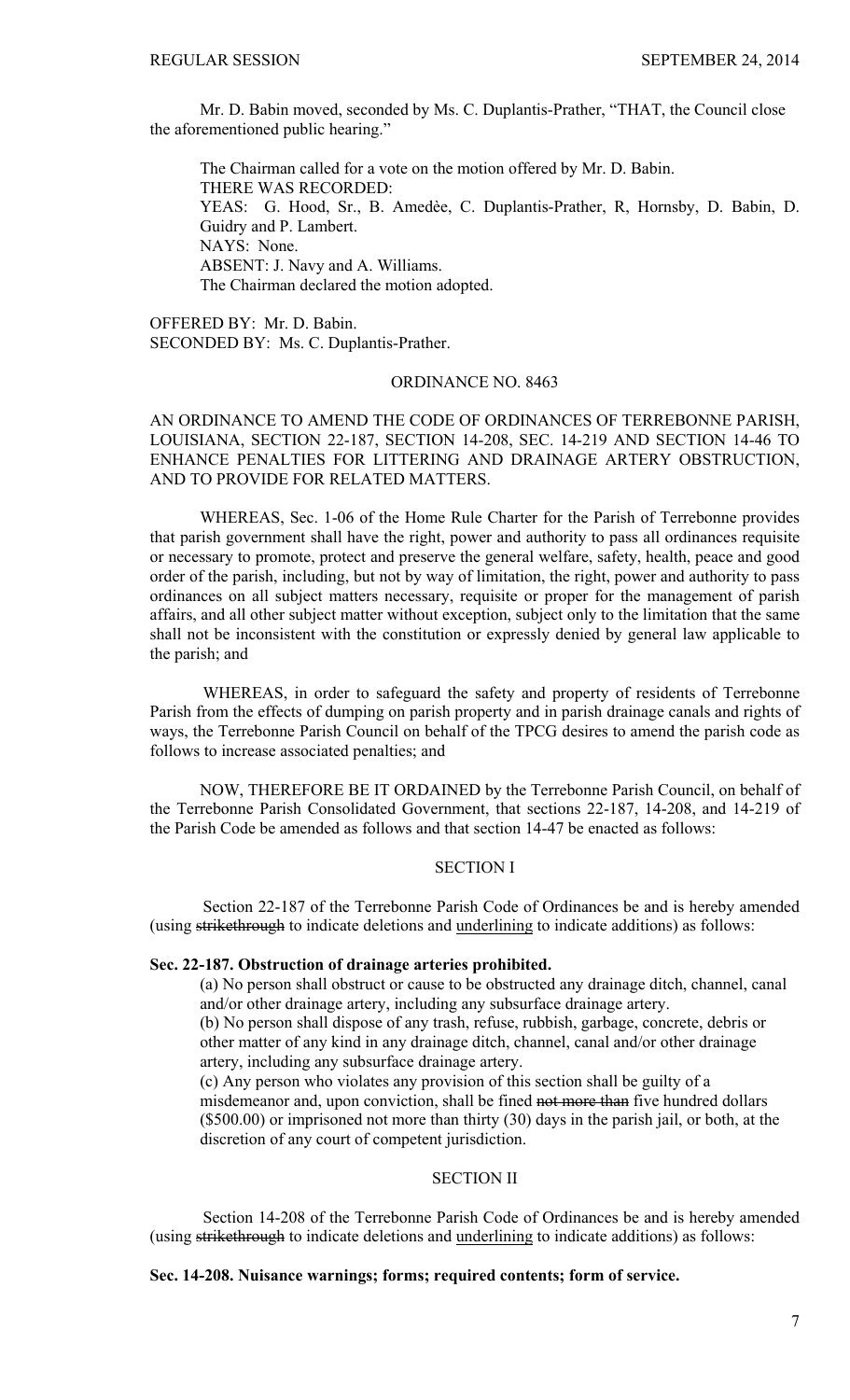(a) The nuisance warning shall be the preliminary notice of a violation of this chapter. Violations of Sec. 14-46 shall not receive a nuisance warning. …

## SECTION III

Section 14-219 of the Terrebonne Parish Code of Ordinances be and is hereby amended (using strikethrough to indicate deletions and underlining to indicate additions) as follows:

# **Sec. 14-219. Schedule of fines; administrative and abatement costs.**

(a) *Schedule of fines.* With the exception of a violation of Sec. 14-46, which shall be fined at \$500.00 for each violation, The following rates for nuisance violation fines within the areas of Terrebonne Parish under this chapter are as follows: ...

## SECTION IV

Section 14-46. *Littering prohibited* of the Terrebonne Parish Code of Ordinances shall be and is hereby amended as follows:

 **(C)** Violations to the provisions of this chapter may be abated in the manner specified in article X of this chapter, or by the issuance of a summons by a law enforcement officer acting with adequate probable cause. **As indicated in Article X, violations of Section 14-46 shall not receive a nuisance warning and shall receive an automatic fine of \$500.00 per violation.** 

If any word, clause, phrase, section or other portion of this ordinance shall be declared null, void, invalid, illegal, or unconstitutional, the remaining words, clauses, phrases, sections and other portions of this ordinance shall remain in full force and effect, the provisions of this ordinance hereby being declared to be severable.

## SECTION V

This ordinance shall become effective upon approval by the Parish President or as otherwise provided in Section 2-13(b) of the Home Rule Charter for a Consolidated Government for Terrebonne Parish, whichever occurs sooner.

This ordinance, having been introduced and laid on the table for at least two weeks, was voted upon as follows:

THERE WAS RECORDED:

YEAS: G. Hood, Sr., B. Amedee, C. Duplantis-Prather, R. Hornsby, D. Babin, D. Guidry and P. Lambert.

NAYS: None.

ABSTAINING: None.

ABSENT: J. Navy and A. Williams.

The Chairman declared the ordinance adopted on this, the  $24<sup>th</sup>$  day of September, 2014.

\* \* \* \* \* \* \* \* \*

The Chairman recognized the public for comments on the following:

C. A proposed ordinance to acquire property located at 5715 Hwy. 56, Chauvin, under the provisions of the Repetitive Flood Claim Program.

There were no comments from the public on the proposed ordinance.

 Mr. D. Guidry moved, seconded by Ms. C. Duplantis-Prather, "THAT, the Council close the aforementioned public hearing."

 The Chairman called for a vote on the motion offered by Mr. D. Guidry. THERE WAS RECORDED: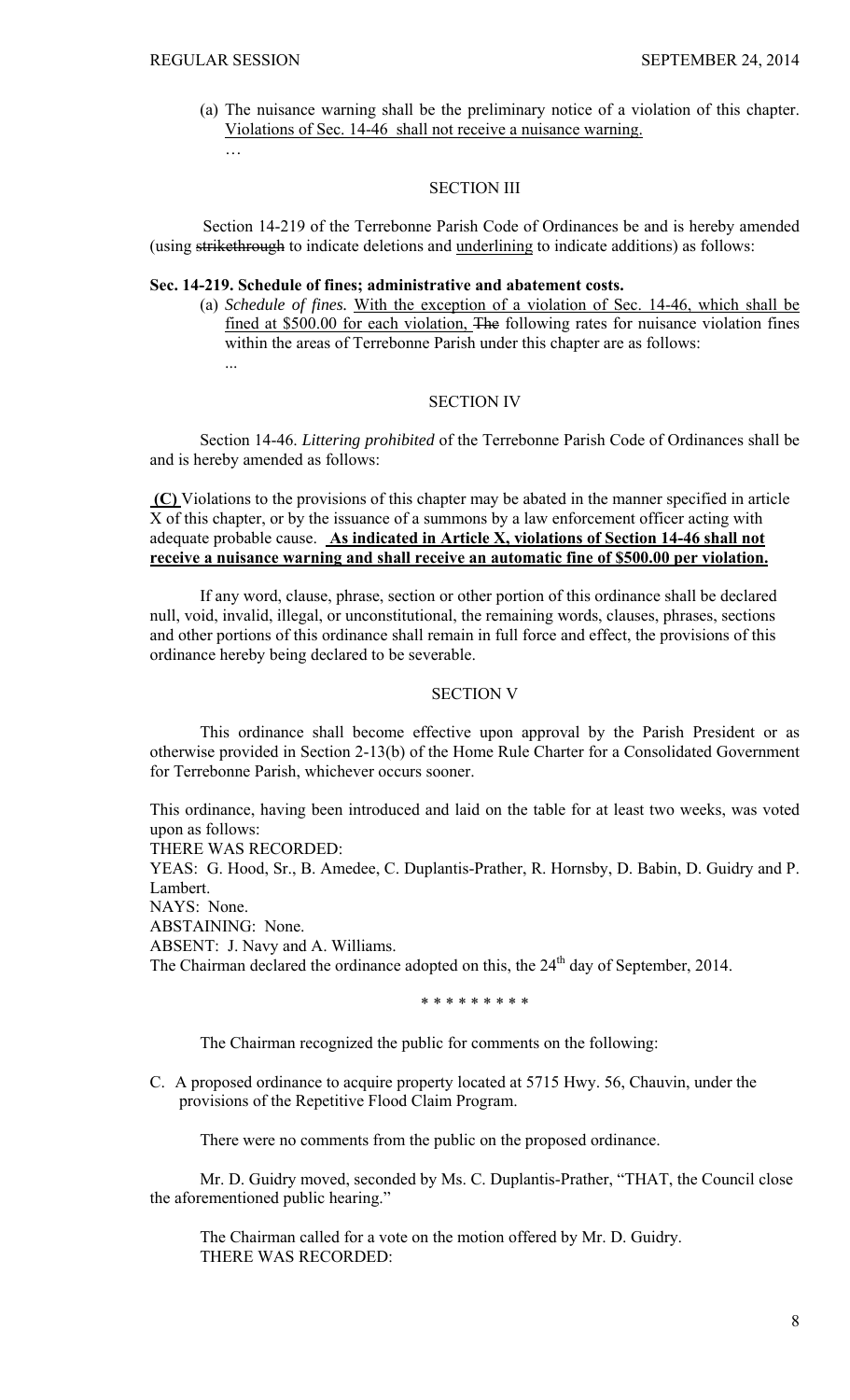YEAS: G. Hood, Sr., B. Amedèe, C. Duplantis-Prather, R, Hornsby, D. Babin, D. Guidry and P. Lambert. NAYS: None. ABSENT: J. Navy and A. Williams. The Chairman declared the motion adopted.

OFFERED BY: Mr. D. Guidry. SECONDED BY: Ms. C. Duplantis-Prather.

ORDINANCE NO. 8464

WHEREAS, the Terrebonne Parish Consolidated Government has been formally notified by FEMA and the Governor's Office of Homeland Security and Emergency Preparedness that the Repetitive Flood Claim Project No. RFC-PJ-06-LA-2012-004 can proceed with the mitigation of the following property:

| Address: | 5715 Highway 56   |
|----------|-------------------|
|          | Chauvin, LA 70344 |

Owned by: Houston J. Lirette, Sr.;

Appraised Value: \$76,000.00

Estimated Total Project Costs: \$104,390.00

Offer Amount: \$76,000.00

Legal Description: On the batture lot or portion of land, situated in the PARISH OF TERREBONNE, STATE OF LOUISIANA, about seventeen (17) miles below the City of Houma, Louisiana, measuring fifty (50') feet front on the Public Road running along the right descending bank of Bayou Little Caillou, by depth between parallel lines of the said bayou Little Caillou; being bounded above by other property of the Vendor (Paul Dovic Lirette) and below by the property of Moise Lirette; together with all rights, ways, privileges, and servitudes thereunto belonging, or in anywise appertaining, and all buildings and improvements thereon.

WHEREAS, the required "acquisition packet" has been prepared and executed for the property owner recommending acquisition through the RFC program, and

WHEREAS, the structure owner/s has/have agreed in writing to accept the appraised value as full compensation for the property as shown on the attached Estimated Financial Breakdown , and

## SECTION I

NOW, THEREFORE, BE IT ORDAINED by the Terrebonne Parish Council in regular session convened, and on behalf of the Terrebonne Parish Consolidated Government, that notice is hereby given to adopt an ordinance to authorize the acquisition of structures and lands under the terms and conditions of the Repetitive Flood Claim Program is hereby authorized; and that the Parish President, Michel H. Claudet, is hereby authorized to execute any and all documents necessary to effect acquisition.

## SECTION II

 If any word, clause, phrase, section or other portion of this ordinance shall be declared null, void, invalid, illegal, or unconstitutional, the remaining words, clauses, phrases, sections and other portions of this ordinance shall remain in full force and effect, the provisions of this ordinance hereby being declared to be severable.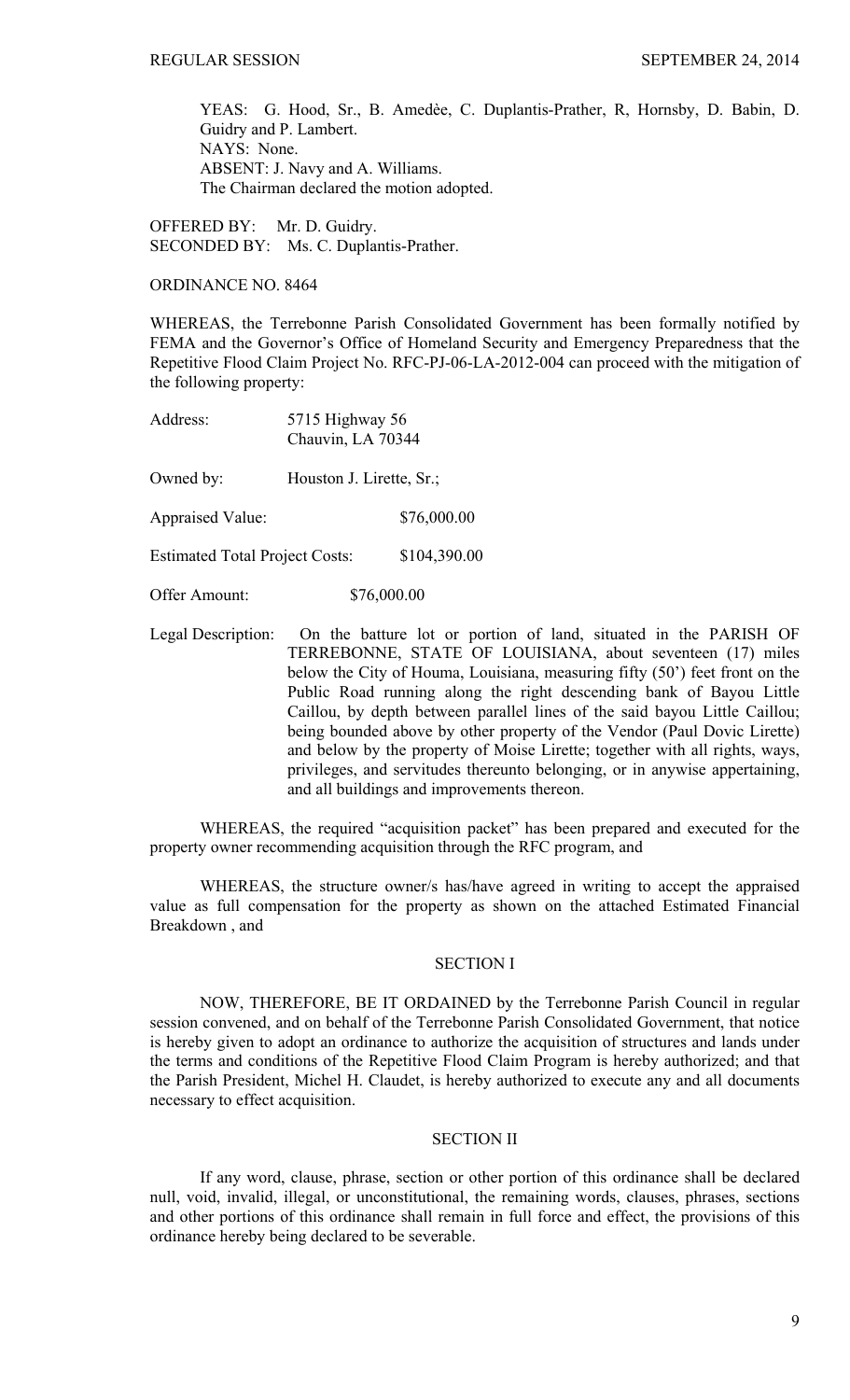## SECTION III

 This ordinance shall become effective upon approval by the Parish President or as otherwise provided in Section 2-13(b) of the Home Rule Charter for a Consolidated Government for Terrebonne Parish, whichever occurs sooner.

This ordinance, having been introduced and laid on the table for at least two weeks, was voted upon as follows: THERE WAS RECORDED: YEAS: G. Hood, Sr., B. Amedee, C. Duplantis-Prather, R. Hornsby, D. Babin, D. Guidry and P. Lambert. NAYS: None. ABSTAINING: None. ABSENT: J. Navy and A. Williams. The Chairman declared the ordinance adopted on this, the  $24<sup>th</sup>$  day of September, 2014.

\* \* \* \* \* \* \* \* \*

The Chairman recognized the public for comments on the following:

D. A proposed ordinance to acquire property located at 515 Oakwood, Houma, under the provisions of the Gustav-Ike CDBG Buyout Program.

There were no comments from the public on the proposed ordinance.

 Mr. D. Guidry moved, seconded by Ms. C. Duplantis-Prather, "THAT, the Council close the aforementioned public hearing."

 The Chairman called for a vote on the motion offered by Mr. D. Guidry. THERE WAS RECORDED: YEAS: G. Hood, Sr., B. Amedèe, C. Duplantis-Prather, R, Hornsby, D. Babin, D. Guidry and P. Lambert. NAYS: None. ABSENT: J. Navy and A. Williams. The Chairman declared the motion adopted.

OFFERED BY: Mr. D. Guidry. SECONDED BY: Ms. C. Duplantis-Prather.

ORDINANCE NO. 8465

AN ORDINANCE TO AUTHORIZE THE ACQUISITION OF STRUCTURES AND LANDS UNDER THE TERMS AND CONDITIONS OF THE COMMUNITY DEVELOPMENT BLOCK GRANT (CDBG) BUYOUT PROGRAM; AND TO AUTHORIZE THE PARISH PRESIDENT TO EXECUTE ANY AND ALL DOCUMENTS NECESSARY TO AFFECT ALL ACTIVITIES RELATED TO THE ACQUISITION.

 WHEREAS, the Terrebonne Parish Consolidated Government has been advised by consultants, Leidos, Inc. as part of the implementation of the Gustav/Ike Recovery Plan CDBG Buyout Program project management duties that they recommend acquisition under the grant program of the following properties; and

WHEREAS, as agents, Leidos, Inc. has executed all necessary documents with the following property owner to acquire all structures and lands located at the address and for the amount stipulated below:

| Owner( $s$ ) and address: | 515 Oakwood, Houma, LA 79363      |
|---------------------------|-----------------------------------|
|                           | Clifton and Josie Trahan, owners; |

Appraised Value: \$244,000.00

Estimated Total Project Costs: \$276,280.00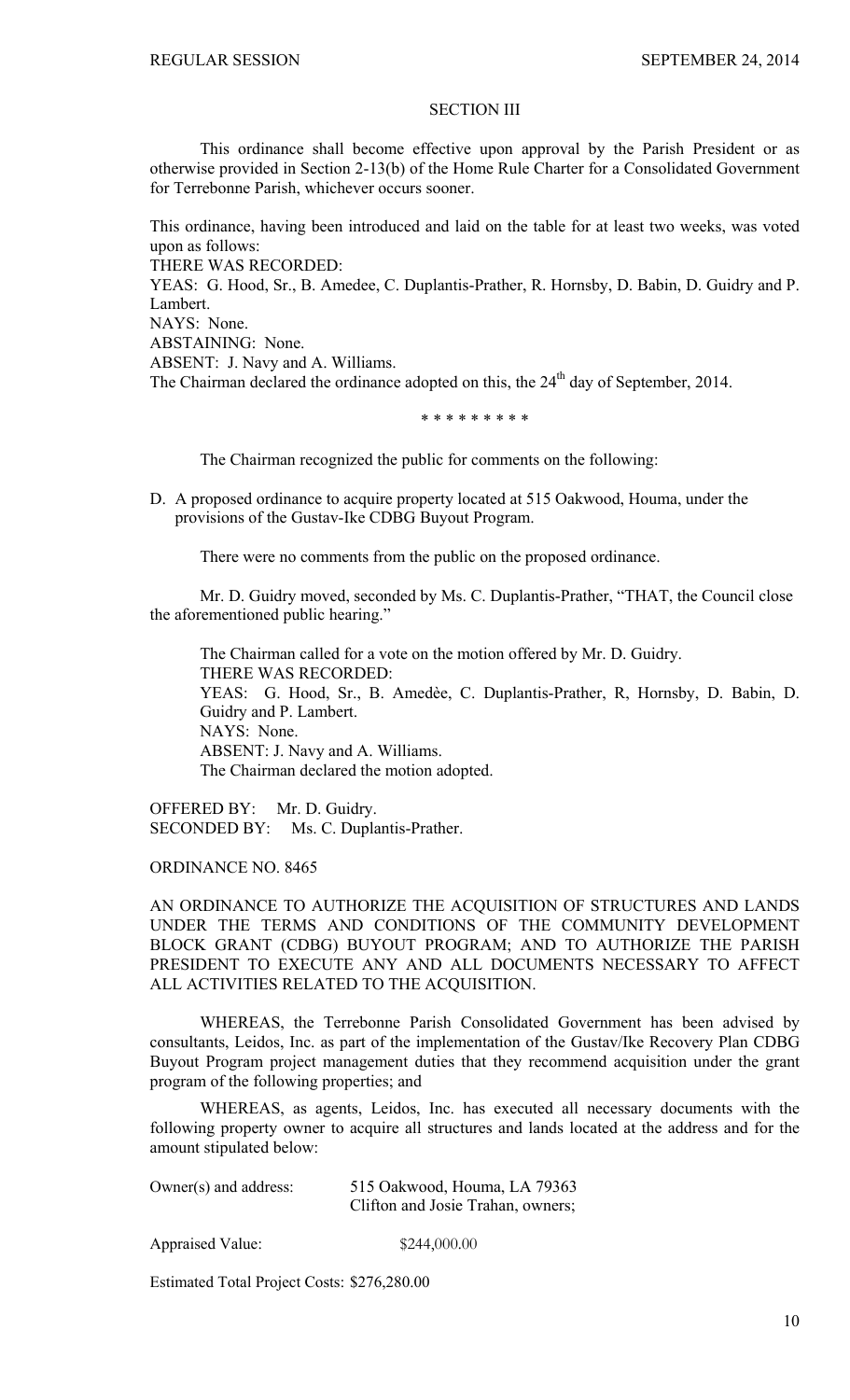#### Offer Amount: \$244,000.00

Legal Description: Lot twenty (20) of block four (4) of addendum no. three (3) to Subdivision in the parish of Terrebonne Louisiana on the right descending bank of Bayou Terrebonne, as shown on the map of Addendum No. Three (3) to Roberta Grove Subdivision made by DeFraites Associates, Inc., on April 5, 1968, recorded in COB 455, folio 678 Entry No. 339,552, Volume 26, Map No. 2452, Terrebonne Parish; said Lot Twenty (20) of Block Four (4) of addendum no. three (3) measuring a front of Seventy (70') feet on the east side of Oakwood Drive, by a depth of One Hundred Twenty (120') feet between equal and parallel lines; said lot being bounded on the North by Lot Twenty-twp (22), on the South by Lot Nineteen (19), on the East by portions of Lots Seven (7) and Eight (8) of Block Four (4) of Addendum No. Two (2) to Roberta Grove Subdivision, and on the West by Oakwood Drive; together with all the buildings and improvements thereon and all rights, ways, privileges, prescriptions and servitudes thereto belonging and appertaining.

 WHEREAS, the above listed property owner has agreed to the offer to purchase for the amounts stipulated.

#### SECTION I

NOW, THEREFORE, BE IT ORDAINED by the Terrebonne Parish Council in regular session convened, and on behalf of the Terrebonne Parish Consolidated Government, that notice is hereby given to adopt an ordinance to authorize the acquisition of structures and lands under the terms and conditions of the Gustav/Ike Recovery Plan CDBG Buyout Program is hereby authorized; and that the Parish President, Michel H. Claudet, is hereby authorized to execute any and all documents necessary to effect acquisition.

#### SECTION II

 If any word, clause, phrase, section or other portion of this ordinance shall be declared null, void, invalid, illegal, or unconstitutional, the remaining words, clauses, phrases, sections and other portions of this ordinance shall remain in full force and effect, the provisions of this ordinance hereby being declared to be severable.

#### SECTION III

 This ordinance shall become effective upon approval by the Parish President or as otherwise provided in Section 2-13(b) of the Home Rule Charter for a Consolidated Government for Terrebonne Parish, whichever occurs sooner.

This ordinance, having been introduced and laid on the table for at least two weeks, was voted upon as follows:

THERE WAS RECORDED:

YEAS: G. Hood, Sr., B. Amedee, C. Duplantis-Prather, R. Hornsby, D. Babin, D. Guidry and P. Lambert.

NAYS: None.

ABSTAINING: None.

ABSENT: J. Navy and A. Williams.

The Chairman declared the ordinance adopted on this, the 24<sup>th</sup> day of September, 2014.

\* \* \* \* \* \* \* \* \*

The Chairman recognized the public for comments on the following:

E. A proposed ordinance to acquire property located at 505 Middlewood, Houma, under the provisions of the Gustav-Ike CDBG Buyout Program.

There were no comments from the public on the proposed ordinance.

 Mr. D. Guidry moved, seconded by Ms. C. Duplantis-Prather, "THAT, the Council close the aforementioned public hearing."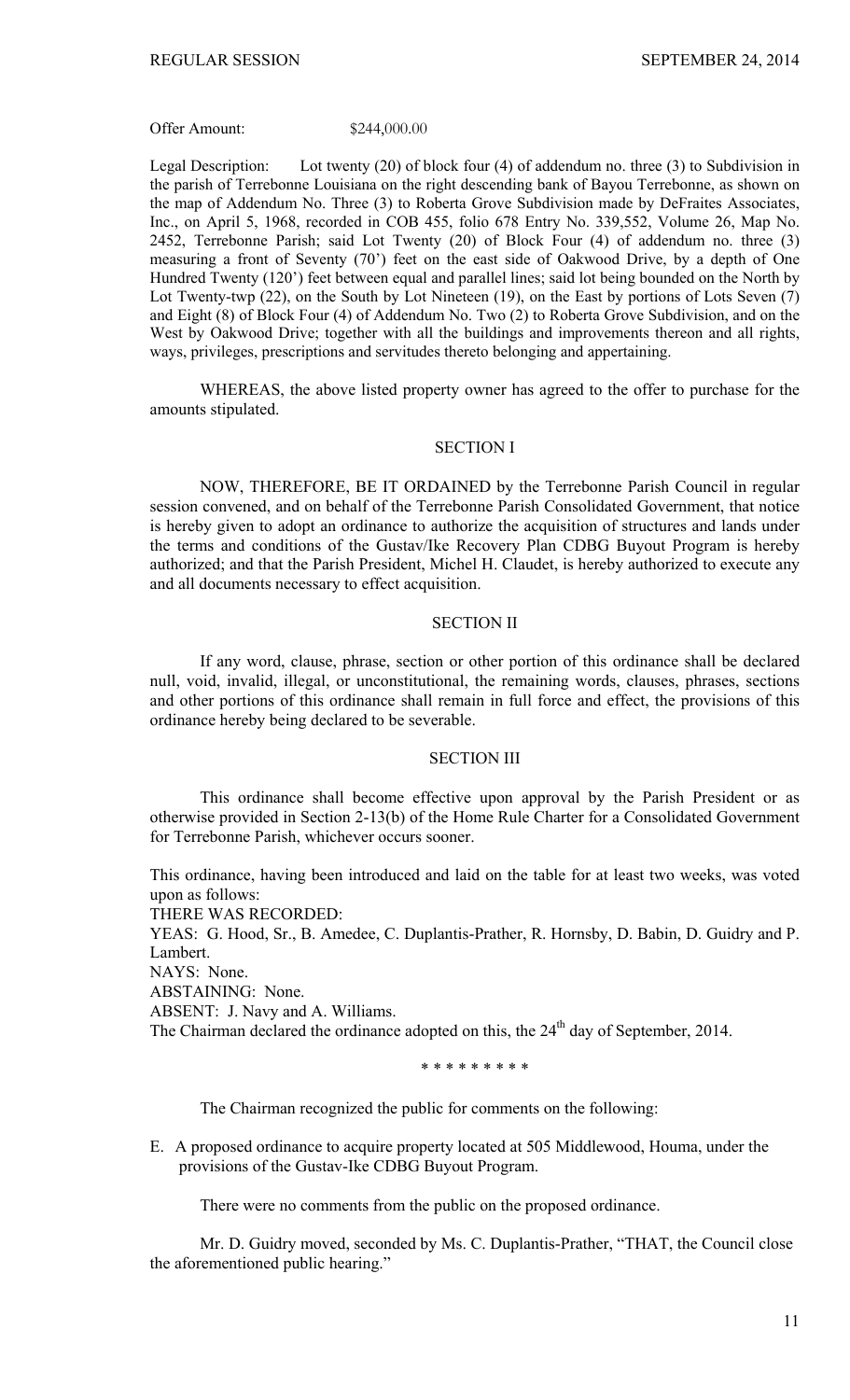The Chairman called for a vote on the motion offered by Mr. D. Guidry. THERE WAS RECORDED: YEAS: G. Hood, Sr., B. Amedèe, C. Duplantis-Prather, R. Hornsby, D. Babin, D. Guidry and P. Lambert. NAYS: None. ABSENT: J. Navy and A. Williams. The Chairman declared the motion adopted.

OFFERED BY: Mr. D. Guidry. SECONDED BY: Ms. C. Duplantis-Prather.

### ORDINANCE NO. 8466

AN ORDINANCE TO AUTHORIZE THE ACQUISITION OF STRUCTURES AND LANDS UNDER THE TERMS AND CONDITIONS OF THE COMMUNITY DEVELOPMENT BLOCK GRANT (CDBG) BUYOUT PROGRAM; AND TO AUTHORIZE THE PARISH PRESIDENT TO EXECUTE ANY AND ALL DOCUMENTS NECESSARY TO AFFECT ALL ACTIVITIES RELATED TO THE ACQUISITION.

 WHEREAS, the Terrebonne Parish Consolidated Government has been advised by consultants, Leidos, Inc. as part of the implementation of the Gustav/Ike Recovery Plan CDBG Buyout Program project management duties that they recommend acquisition under the grant program of the following properties; and

WHEREAS, as agents, Leidos, Inc. has executed all necessary documents with the following property owner to acquire all structures and lands located at the address and for the amount stipulated below:

| Owner( $s$ ) and address: | 505 Middlewood, Houma, LA 79363          |
|---------------------------|------------------------------------------|
|                           | Linda and Willis Vincent Fazzio, owners; |

Appraised Value:  $$146,000.00$ 

Estimated Total Project Costs: \$158,280.00

Offer Amount: \$146,000.00

Legal Description: Lot Fourteen (14) of block eight (8) of addendum no. three (3) to Subdivision in the parish of Terrebonne Louisiana on the right descending bank of Bayou Terrebonne, as shown on the map of Addendum No. Three (3) to Roberta Grove Subdivision made by DeFraites Associates, Inc., on April 5, 1968, recorded in COB 455, folio 678 Entry No. 339,552, Volume 26, Map No. 2452, Terrebonne Parish; said Lot Fourteen (14) of Block Eight (8) of addendum no. three (3) measuring 111.93 feet on the south side of Middlewood Drive, by depth of 83.61 feet on its east line, 125 on its south line, 58.06 feet on the east side of Middlewood Drive, on the south by Lot Thirteen (13), on the east by Lots One (1) and Two (2), and on the west by Middlewood Drive; together with all the buildings and improvements thereon and all rights, ways, privileges, prescriptions and servitudes thereto belonging and appertaining.

 WHEREAS, the above listed property owner has agreed to the offer to purchase for the amounts stipulated.

#### SECTION I

NOW, THEREFORE, BE IT ORDAINED by the Terrebonne Parish Council in regular session convened, and on behalf of the Terrebonne Parish Consolidated Government, that notice is hereby given to adopt an ordinance to authorize the acquisition of structures and lands under the terms and conditions of the Gustav/Ike Recovery Plan CDBG Buyout Program is hereby authorized; and that the Parish President, Michel H. Claudet, is hereby authorized to execute any and all documents necessary to effect acquisition.

SECTION II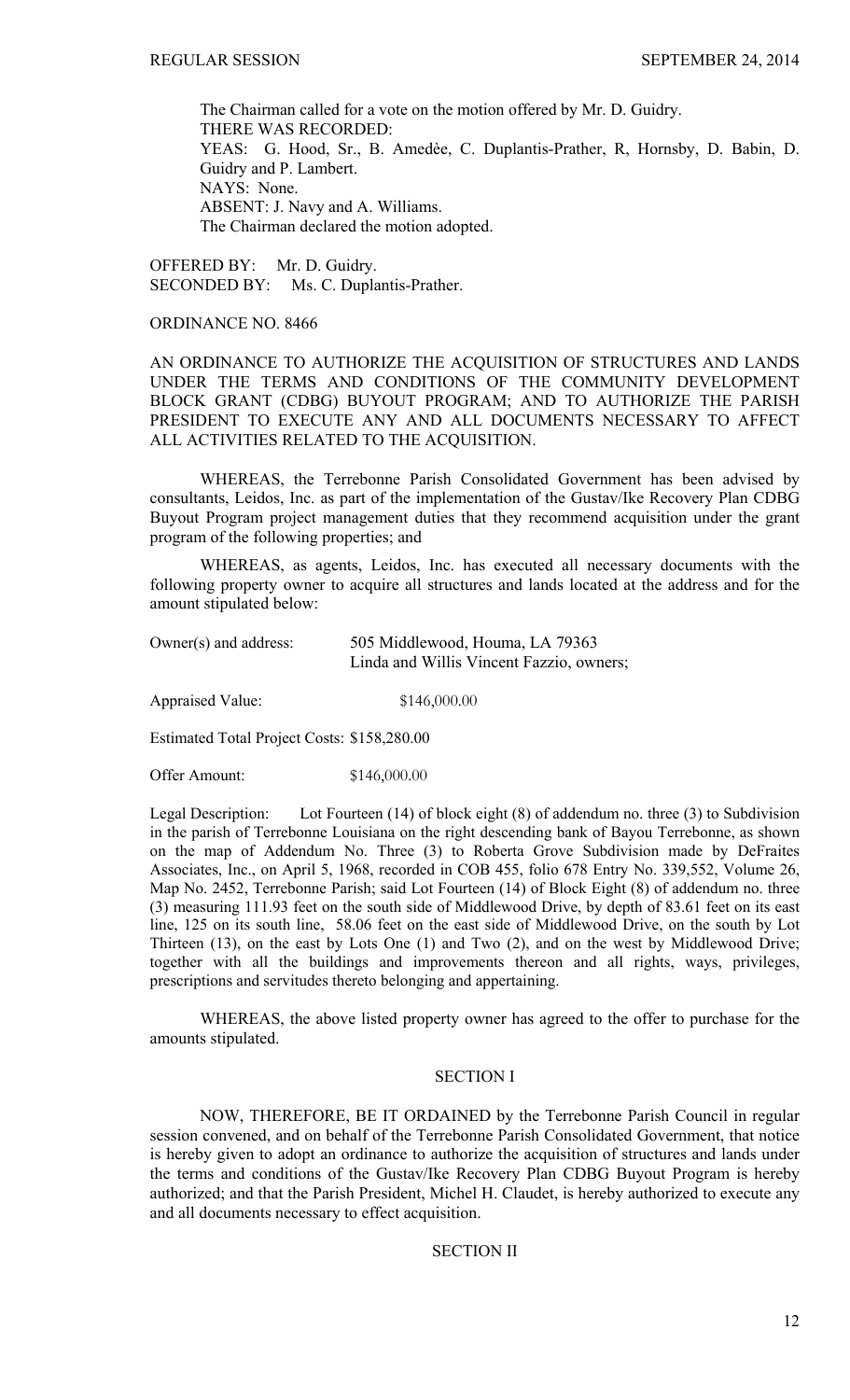If any word, clause, phrase, section or other portion of this ordinance shall be declared null, void, invalid, illegal, or unconstitutional, the remaining words, clauses, phrases, sections and other portions of this ordinance shall remain in full force and effect, the provisions of this ordinance hereby being declared to be severable.

#### SECTION III

 This ordinance shall become effective upon approval by the Parish President or as otherwise provided in Section 2-13(b) of the Home Rule Charter for a Consolidated Government for Terrebonne Parish, whichever occurs sooner.

This ordinance, having been introduced and laid on the table for at least two weeks, was voted upon as follows:

THERE WAS RECORDED:

YEAS: G. Hood, Sr., B. Amedee, C. Duplantis-Prather, R. Hornsby, D. Babin, D. Guidry and P. Lambert.

NAYS: None.

ABSTAINING: None.

ABSENT: J. Navy and A. Williams.

The Chairman declared the ordinance adopted on this, the 24<sup>th</sup> day of September, 2014.

\* \* \* \* \* \* \* \* \*

 Mr. D. Babin moved, seconded by Mr. G. Hood, Sr., "THAT, the Council continue with the regular order of business."

 The Chairman called for a vote on the motion offered by Mr. D. Babin. THERE WAS RECORDED: YEAS: G. Hood, Sr., B. Amedèe, C. Duplantis-Prather, R, Hornsby, D. Babin, D. Guidry and P. Lambert. NAYS: None. ABSENT: J. Navy and A. Williams. The Chairman declared the motion adopted.

The Chairman called for a report on the Public Services Committee meeting held on 09/23/14, whereupon the Committee Chairman, noting that ratification of the minutes calls public hearings on 10/08/14, rendered the following:

## **PUBLIC SERVICES COMMITTEE**

## **SEPTEMBER 23, 2014**

 The Chairman, Daniel Babin, called the Public Services Committee meeting to order at 5:30 p.m. in the Terrebonne Parish Council Meeting Room with an Invocation offered by R. Hornsby and the Pledge of Allegiance led by G. Hood, Sr. Upon roll call, Committee Members recorded as present were: B. Amedẻe, D. Babin, C. Duplantis-Prather, D. Guidry, Capt. Greg Hood, Sr., HPD Ret., R. Hornsby, P. Lambert, J. Navy, and A. Williams. A quorum was declared present.

OFFERED BY: Ms. C. Duplantis-Prather. SECONDED BY: Ms. A. Williams.

RESOLUTION NO. 14-428

A resolution authorizing the Parish President to file an application with the Department of Transportation, United States of America, for grants for the fiscal year 2014, named LA-90- X419, under the Urban Mass Transportation Act of 1964, as amended.

 WHEREAS, general transportation of persons in and around Terrebonne Parish is both necessary and convenient to the public health, welfare and safety, and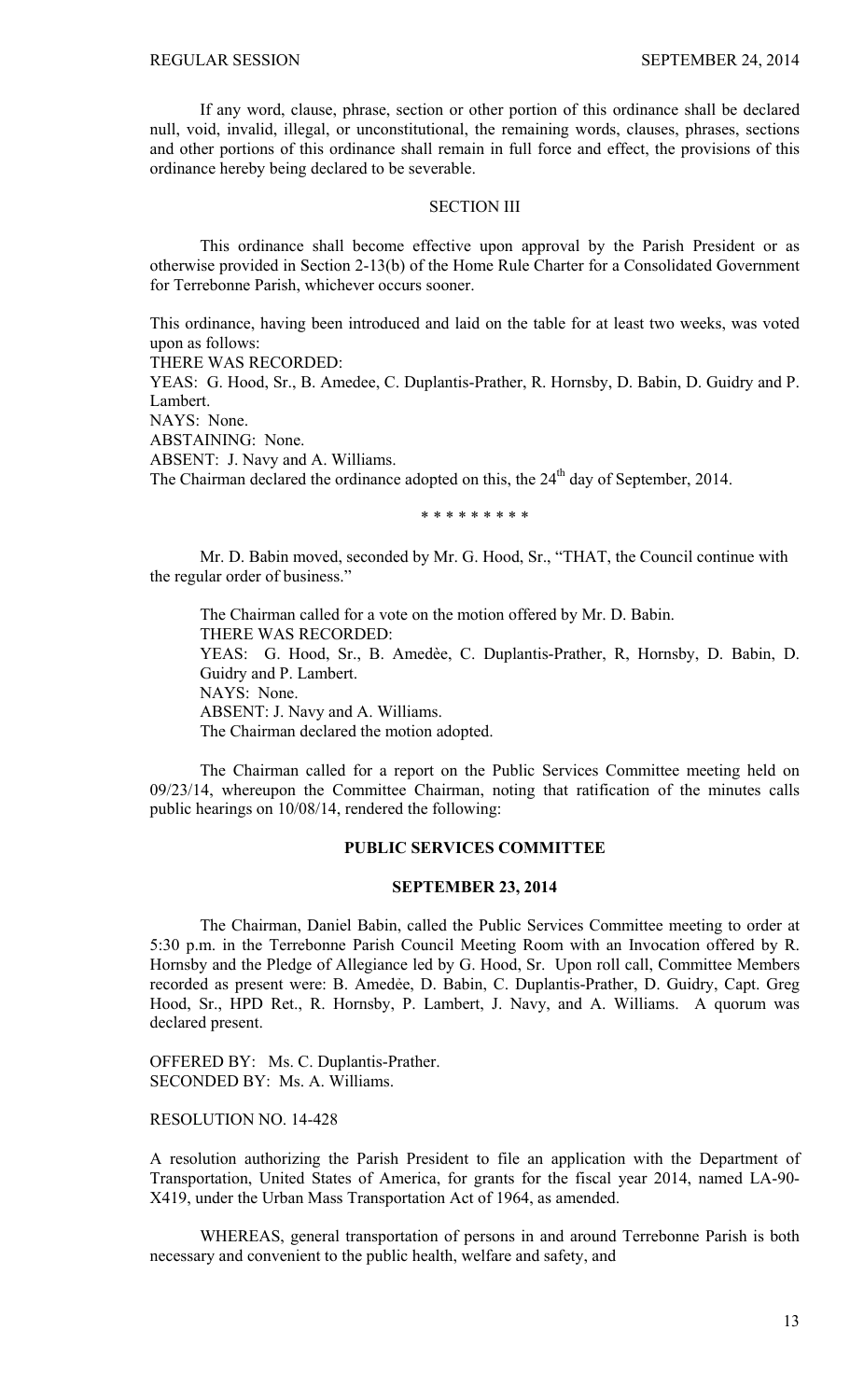WHEREAS, privately-owned public transportation facilities that are or may be in operation in and around Terrebonne Parish are inadequate, and it is impossible for existing operators of privately owned transportation facilities to render necessary service with adequate resulting return on investment of capital, and

 WHEREAS, the Secretary of Transportation is authorized to make grants for a mass transportation program, and

 WHEREAS, the contract for financial assistance will impose certain obligations upon Terrebonne Parish Consolidated Government, including the provision by it of the local share of the project costs, and

 WHEREAS, it is required by the U.S. Department of Transportation in accordance with the provisions of Title VI of the Civil Rights Act of 1964, that in connection with the filing of an application for assistance under the Urban Mass Transportation Act of 1964, as amended, that Terrebonne Parish Consolidated Government give an assurance that it will comply with Title VI of the Civil Rights Act of 1964 and the U.S. Department of Transportation requirements thereunder, and

 WHEREAS, it is the goal of the Terrebonne Parish Consolidated Government that minority business enterprises be utilized to the fullest extent possible in connection with this project, and that definite procedures shall be established and administered to ensure that minority business enterprises shall have the maximum feasible opportunity to compete for contracts when procuring supplies, equipment contracts, or consultant and other services.

NOW THEREFORE BE IT RESOLVED, by the Terrebonne Parish Council (Public Services Committee) on behalf of the Terrebonne Parish Consolidated Government, that:

- 1. The Parish President is authorized to submit and execute a grant application on behalf of the Terrebonne Parish Consolidated Government with the U.S. Department of Transportation, to aid in the financing of planning, capital, and/or operating assistance projects pursuant to Section 5307 and 5309 of the Urban Mass Transportation Act of 1964, as amended.
- 2. The Parish President is authorized to execute and file with such application an assurance or any other document required by the U.S. Department of Transportation effectuating the purpose of Title VI of the Civil Rights Act of 1964.
- 3. The Department of Public Works is authorized to furnish such additional information as the U.S. Department of Transportation may require in connection with the application for this project.
- 4. The Parish President is authorized to set forth and execute affirmative minority business policies in connection with the program of project and budgets procurement needs.
- 5. The Parish President is authorized to execute grant agreements on behalf of the Terrebonne Parish Consolidated Government with the U.S. Department of Transportation for aid in financing of the planning, capital, and/or operating assistance program of projects and budgets.

BE IT FURTHER RESOLVED, that all resolutions in conflict herewith are hereby repealed.

THERE WAS RECORDED:

YEAS: J. Navy, A. Williams, G. Hood, Sr., B. Amedée, C. Duplantis-Prather, R. Hornsby, D. Babin, D. Guidry and P. Lambert.

NAYS: None.

ABSTAINING: None.

ABSENT: None.

The Chairman declared the resolution adopted on this, the  $23<sup>rd</sup>$  day of September, 2014.

\* \* \* \* \* \* \* \* \*

OFFERED BY: Ms. B. Amedee. SECONDED BY: Ms. C. Duplantis-Prather.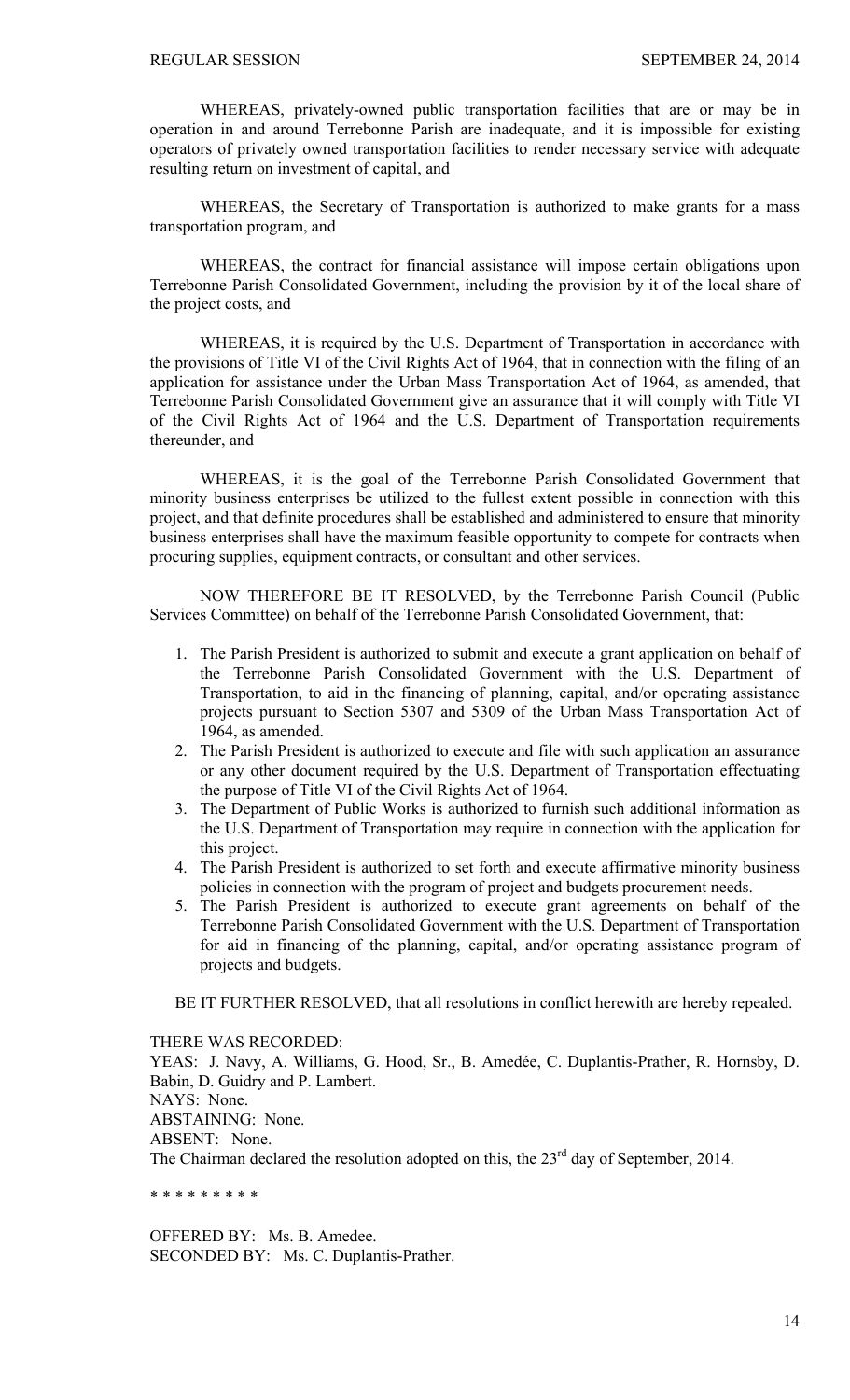#### RESOLUTION NO. 14-429

A resolution ratifying the Parish President's appointment of Providence / GSE Engineering to provide professional engineering services in connection with the Schriever Overpass lighting renovation project.

NOW, THEREFORE BE IT RESOLVED by the Terrebonne Parish Council (Public Services Committee), on behalf of the Terrebonne Parish Consolidated Government, that the Parish President's appointment of Providence/GSE Engineering to provide professional engineering services in connection with the Schriever Overpass lighting renovation project be, and is hereby, ratified; and,

BE IT FURTHER RESOLVED, that the Parish President and all other appropriate parties be, and they are hereby authorized to execute any and all contract documents associated therewith.

THERE WAS RECORDED: YEAS: J. Navy, B. Amedée, C. Duplantis-Prather, D. Babin, D. Guidry and P. Lambert. NAYS: A. Williams, G. Hood, Sr. and R. Hornsby. ABSTAINING: None. ABSENT: None. The Chairman declared the resolution adopted on this, the 23<sup>rd</sup> day of September, 2014.

\* \* \* \* \* \* \* \* \*

 In response to questioning by Committee Member R. Hornsby, Utilities Director Tom Bourg stated that the aforementioned ratification provides for engineering on the actual renovation of the Schriever Overpass Lighting; that the street lights were constructed in the early 1970's; and that the electrical wiring needs to be upgraded and brought up to current electrical standards. During continued discussion, Mr. Bourg explained that the preliminary project cost is \$550,000.00; that the street light poles and foundations are usable; that the electrical controls and wiring are outdated and have out-lived their usefulness; and that the Parish undertook the perpetual maintenance of the street lights because the Parish was insistent upon lighting the overpass. He noted that the Parish could abandon and remove the facilities, but in his opinion, he does not think the State would assume the maintenance of the lighting.

 Committee Member D. Guidry noted the State's responsibility to provide maintenance and lighting on state roads, highways, overpasses, etc.

 Committee Member R. Hornsby expressed his opposition to expending funds to upgrade the Schriever Overpass Lighting.

The Chairman noted that Item No. 3 [RESOLUTION: Providing approval of amendment No. 6 to the Engineering Agreement for the Forced Drainage Project 1-1A (Statewide Flood Control) Project.] has been withdrawn from the agenda, per the request of Administration. (NO ACTION TAKEN)

OFFERED BY: Ms. A. Williams. SECONDED BY: Mr. D. Guidry.

#### RESOLUTION NO. 14-430

A resolution authorizing the execution of Change Order No. 1 for the Construction Agreement for Parish Project No. 10-CDBG-R-34, Shrimper's Row Drainage Pump Station, Terrebonne Parish, Louisiana.

 WHEREAS, the Terrebonne Parish Consolidated Government entered into a contract dated October 2, 2013 with Sealevel Construction, Inc., Recordation Number 1438428, for Parish Project No. 10-CDBG-R-34, Shrimper's Row Drainage Pump Station, Terrebonne Parish, Louisiana, and

WHEREAS, TPCG desires to complete the construction of Shrimper's Row Drainage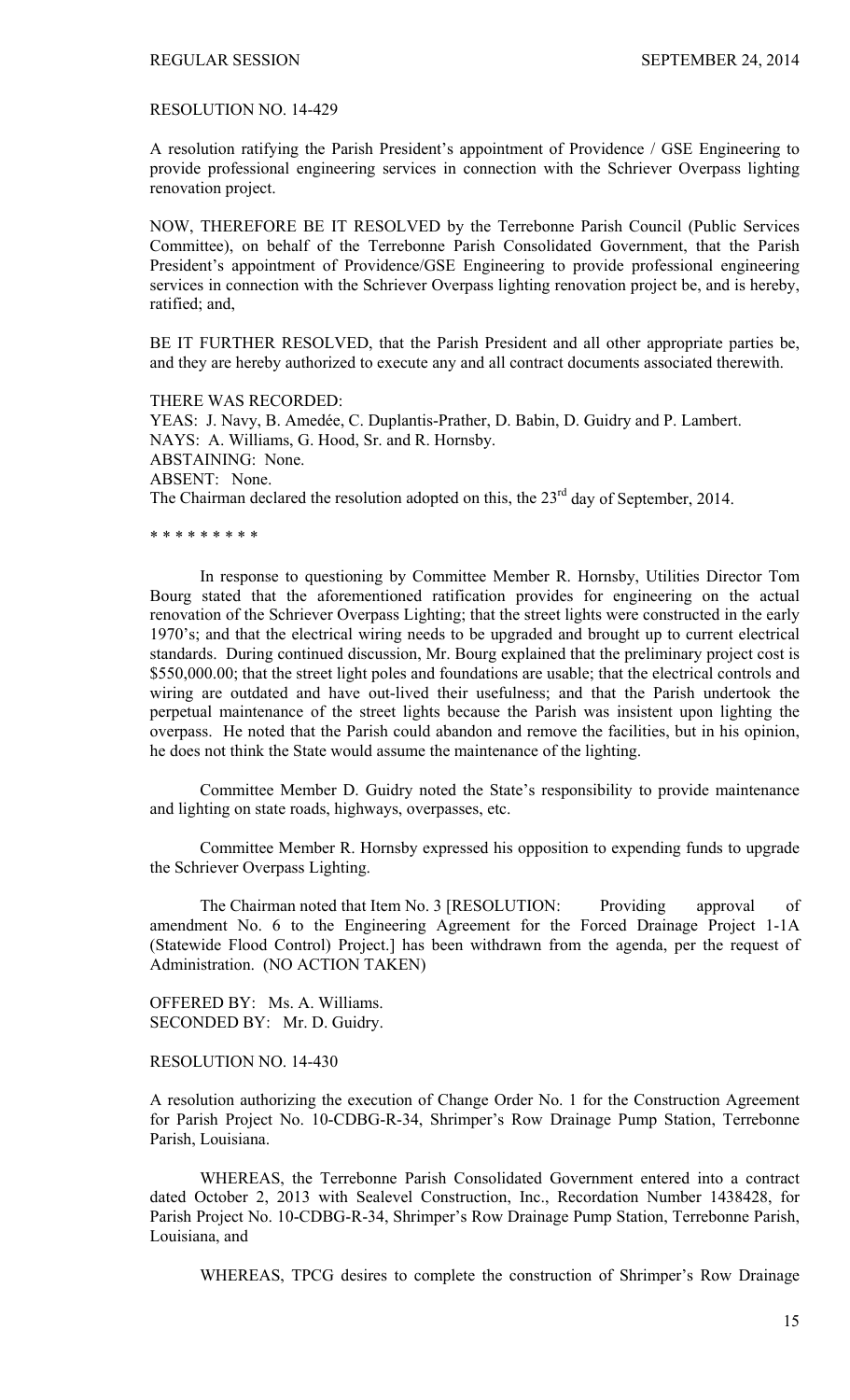Pump Station, and

 WHEREAS, the Contractor discovered that the canal bottom was very soft, and full of organic material that would not properly support the weight of the culverts under the pump station, and

 WHEREAS, the Engineer and Contractor agreed upon stabilizing the clay by backfilling the area with imported borrow material to fill the "footprint" of the excavated area, and

 WHEREAS, this change order will increase the overall contract price by Ninety-Nine Thousand, Seven Hundred Thirty-Three Dollars and No Cents (\$99,733.00), and

 WHEREAS, this change order will add eighty-nine (89) calendar days to the contract as a result, and

WHEREAS, Change Order No. 1 have been reviewed and approved by OCD, and

 WHEREAS, this Change Order No. 1 had been recommended by the Engineer, Providence/GSE Associates, LLC, for this project.

NOW, THEREFORE BE IT RESOLVED that the Terrebonne Parish Council on behalf of the Terrebonne Parish Consolidated Government, does hereby approve and authorize the execution by Terrebonne Parish President Michel Claudet of Change Order No. 1 to the construction agreement with Sealevel Construction, Inc. for Parish Project No. 10-CDBG-R-34, Shrimper's Row Drainage Pump Station, Terrebonne Parish, Louisiana, for an increase to the contract amount in the amount of Ninety-Nine Thousand, Seven Hundred Thirty-Three Dollars and No Cents (\$99,733.00) and an increase of eighty-nine (89) calendar days to the contract, and

 BE IT FURTHER RESOLVED that a certified copy of the resolution be forwarded to Engineer, Providence/GSE Associates, LLC.

THERE WAS RECORDED:

YEAS: J. Navy, A. Williams, G. Hood, Sr., B. Amedée, C. Duplantis-Prather, R. Hornsby, D. Babin, D. Guidry and P. Lambert. NAYS: None. ABSTAINING: None. ABSENT: None. The Chairman declared the resolution adopted on this, the 23<sup>rd</sup> day of September, 2014.

\* \* \* \* \* \* \* \* \*

OFFERED BY: Mr. G. Hood, Sr. SECONDED BY: Mr. J. Navy.

RESOLUTION NO. 14-431

A resolution rejecting all bids for the North WWTP Primary Effluent Pump Station Improvements, Parish Project No. 13-SEW-31.

WHEREAS, the Terrebonne Parish Consolidated Government (TPCG) Department of Public Works/Division of Pollution Control (the Department) received bids for the North WWTP Primary Effluent Pump Station Improvements, Parish Project No. 13-SEW-31 on August 27, 2014, and

WHEREAS, that all of the bids exceeded the allocated project budget and the engineer's Estimated Construction Cost provided in the bid specification, and

WHEREAS, the project engineer, GreenPoint Engineering, LLC, has recommended that all bids be rejected for cause, being they exceed the Estimated Construction Cost provided in the bid specification, in accordance to LA R.S. 38:2214.B.1, and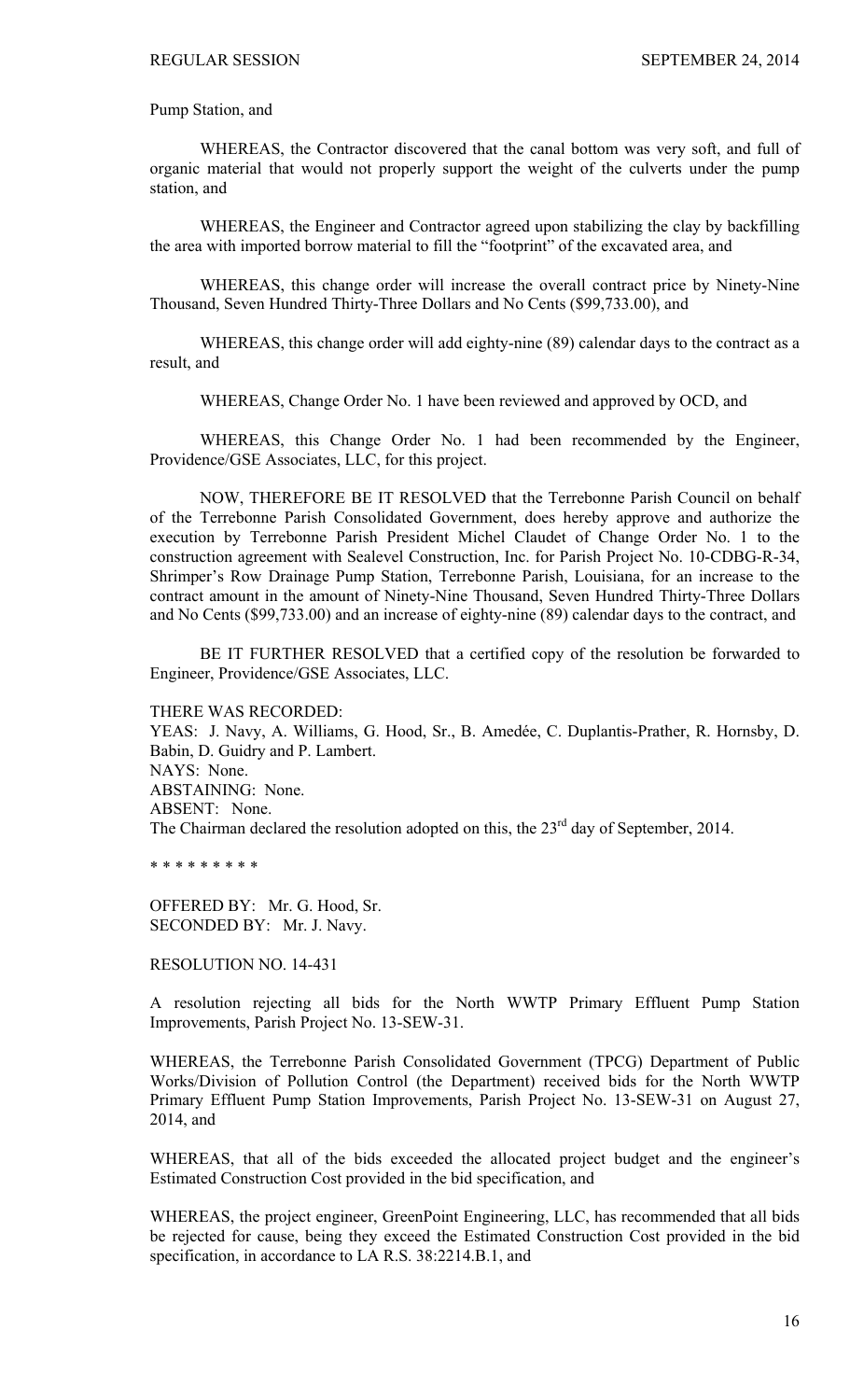WHEREAS, the Department intends to work with the project engineer, GreenPoint Engineering, LLC, to modify the project scope and rebid the project in an effort to reduce the cost.

NOW THEREFORE BE IT RESOLVED, by the Terrebonne Parish Council (Public Services Committee), on behalf of the Terrebonne Parish Consolidated Government that all bids received for the North WWTP Primary Effluent Pump Station Improvements, Parish Project No. 13- SEW-31 on August 27, 2014 be, and they are hereby, rejected for just cause, being they all exceed the allocated project budget and the engineer's Estimated Construction Cost provided in the bid specification.

BE IT FURTHER RESOLVED, that the Parish President and all other appropriate parties be, and they are hereby authorized to execute any and all contract documents associated therewith.

THERE WAS RECORDED:

YEAS: J. Navy, A. Williams, G. Hood, Sr., C. Duplantis-Prather, R. Hornsby, D. Babin, D. Guidry and P. Lambert. NAYS: None. ABSTAINING: B. Amedee. ABSENT: None. The Chairman declared the resolution adopted on this, the  $23<sup>rd</sup>$  day of September, 2014. \* \* \* \* \* \* \* \* \*

 The Chairman noted that the lowest bid received was \$650,000.00 over the budget allocation for the project, then acknowledged the presence of Terrebonne Parish School Board District 1 representative Roosevelt Thomas.

Ms. A. Williams moved, seconded by Mr. R. Hornsby, "THAT, the Public Services Committee introduce an ordinance to approve an Intergovernmental Agreement and Act of Reversion with the Terrebonne Parish School Board for the return of the Old Gibson Library site and grant of a new library site servitude, and call a public hearing on said matter on Wednesday, October 8, 2014 at 6:30 p.m." (\*\*MOTION ADOPTED AFTER BRIEF COMMENTS)

Committee Member A. Williams thanked Parish President Michel H. Claudet for his due diligence in working with the Library Board of Control to accomplish the aforementioned endeavor.

\*\*The Chairman called for the vote on the motion offered by Ms. A. Williams. THERE WAS RECORDED: YEAS: B. Amedẻe, D. Babin, C. Duplantis-Prather, D. Guidry, G. Hood, Sr., R. Hornsby, P. Lambert, J. Navy, and A. Williams. NAYS: None. ABSENT: None. The Chairman declared the motion adopted.

 Mr. J. Navy moved, seconded by Ms. A. Williams, "THAT, the Public Services Committee introduce an ordinance that will establish a 'No Parking' zone on the north side of Point Street from the intersection of Barrow Street for a distance of forty feet, and call a public hearing on said matter on Wednesday, October 8, 2014 at 6:30 p.m."

The Chairman called for the vote on the motion offered by Mr. J. Navy. THERE WAS RECORDED: YEAS: B. Amedẻe, D. Babin, C. Duplantis-Prather, D. Guidry, G. Hood, Sr., R. Hornsby, P. Lambert, J. Navy, and A. Williams. NAYS: None. ABSENT: None. The Chairman declared the motion adopted.

 Mr. G. Hood, Sr. moved, seconded by Mr. P. Lambert, "THAT, there being no further business to come before the Public Services Committee, the meeting be adjourned."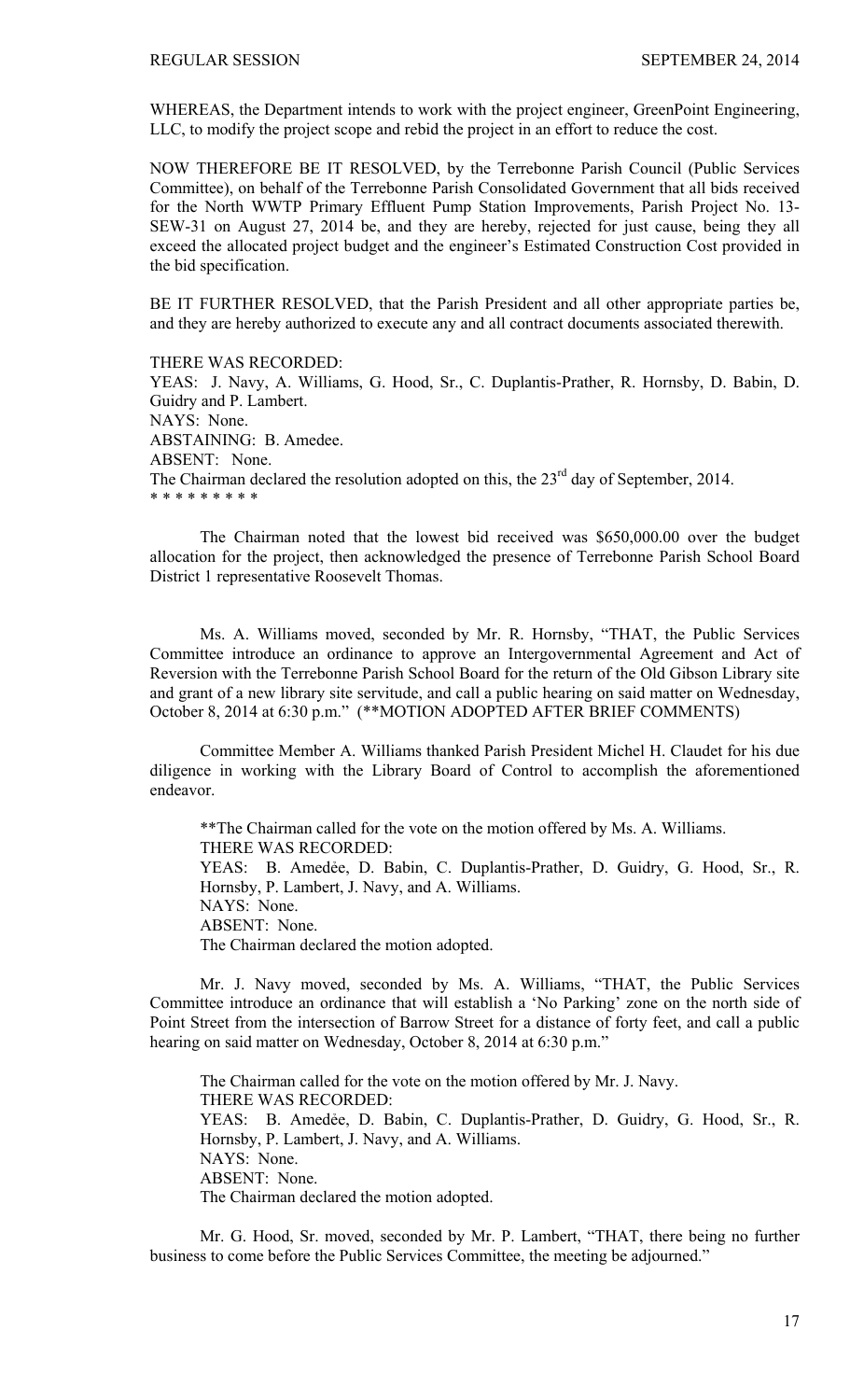The Chairman called for the vote on the motion offered by Mr. G. Hood, Sr. THERE WAS RECORDED:

YEAS: B. Amedẻe, D. Babin, C. Duplantis-Prather, D. Guidry, G. Hood, Sr., R. Hornsby, P. Lambert, J. Navy, and A. Williams.

NAYS: None.

ABSENT: None.

The Chairman declared the motion adopted and the meeting was adjourned at 5:39 p.m.

Daniel Babin, Chairman

Suzette Thomas, Minute Clerk

Mr. D. Babin moved, seconded by Mr. G. Hood, Sr., "THAT, the Council accept and ratify the minutes of the Public Services Committee meeting held on 09/23/14."

The Chairman called for a vote on the motion offered by Mr. D. Babin. THERE WAS RECORDED: YEAS: G. Hood, Sr., B. Amedèe, C. Duplantis-Prather, R, Hornsby, D. Babin, D. Guidry and P. Lambert. NAYS: None. ABSENT: J. Navy and A. Williams. The Chairman declared the motion adopted.

The Chairman called for a report on the Community Development and Planning Committee meeting held on 09/23/14, whereupon the Committee Chairman, noting that ratification of the minutes calls public hearings on 10/08/14, rendered the following:

# **COMMUNITY DEVELOPMENT & PLANNING COMMITTEE**

## **SEPTEMBER 23, 2014**

 The Chairman, Dirk Guidry, called the Community Development & Planning Committee meeting to order at 5:42 p.m. in the Terrebonne Parish Council Meeting Room with an Invocation offered by B. Amedẻe and the Pledge of Allegiance by P. Lambert. Upon roll call, Committee Members recorded as present were: B. Amedẻe, D. Babin, C. Duplantis-Prather, D. Guidry, Capt. Greg Hood, Sr., HPD Ret., R. Hornsby, P. Lambert, J. Navy, and A. Williams. A quorum was declared present.

The Chairman recognized Terrebonne Parish District Attorney Joseph Waitz, Jr., 32<sup>nd</sup> Judicial District Court Division C Judge-Elect Juan Pickett, and Terrebonne Parish School Board District 1 Representative Roosevelt Thomas who were present in the audience this evening.

He then recognized Ms. Debra Hebert of Bridgeport Way, who expressed her opposition to the Parish granting a variance for the construction of a gazebo at 408 Port Royal Way.

 Parish President Michel H. Claudet concurred with Ms. Hebert's comments, and noted the importance of accessibility the Parish servitudes and rights-of-way provide for drainage and utility maintenance. President Claudet cited several instances during which impediments on/in Parish servitudes and rights-of-way have caused difficulty for Parish work crews who were performing maintenance on drainage arteries. He requested that the Committee consider not varying from the Parish's policy of not granting variances for matters which are not considered a hardship for the requesting parties.

 Committee Member C. Duplantis-Prather noted her opposition to granting a variance at the aforementioned location.

 Discussion ensued relative to drainage impacts, should the aforementioned variance be granted for the construction of a gazebo on the Parish's servitude.

 Mr. R. Hornsby moved, seconded by Ms. A. Williams, "THAT, the Community Development & Planning Committee defer action on granting a variance from Parish standards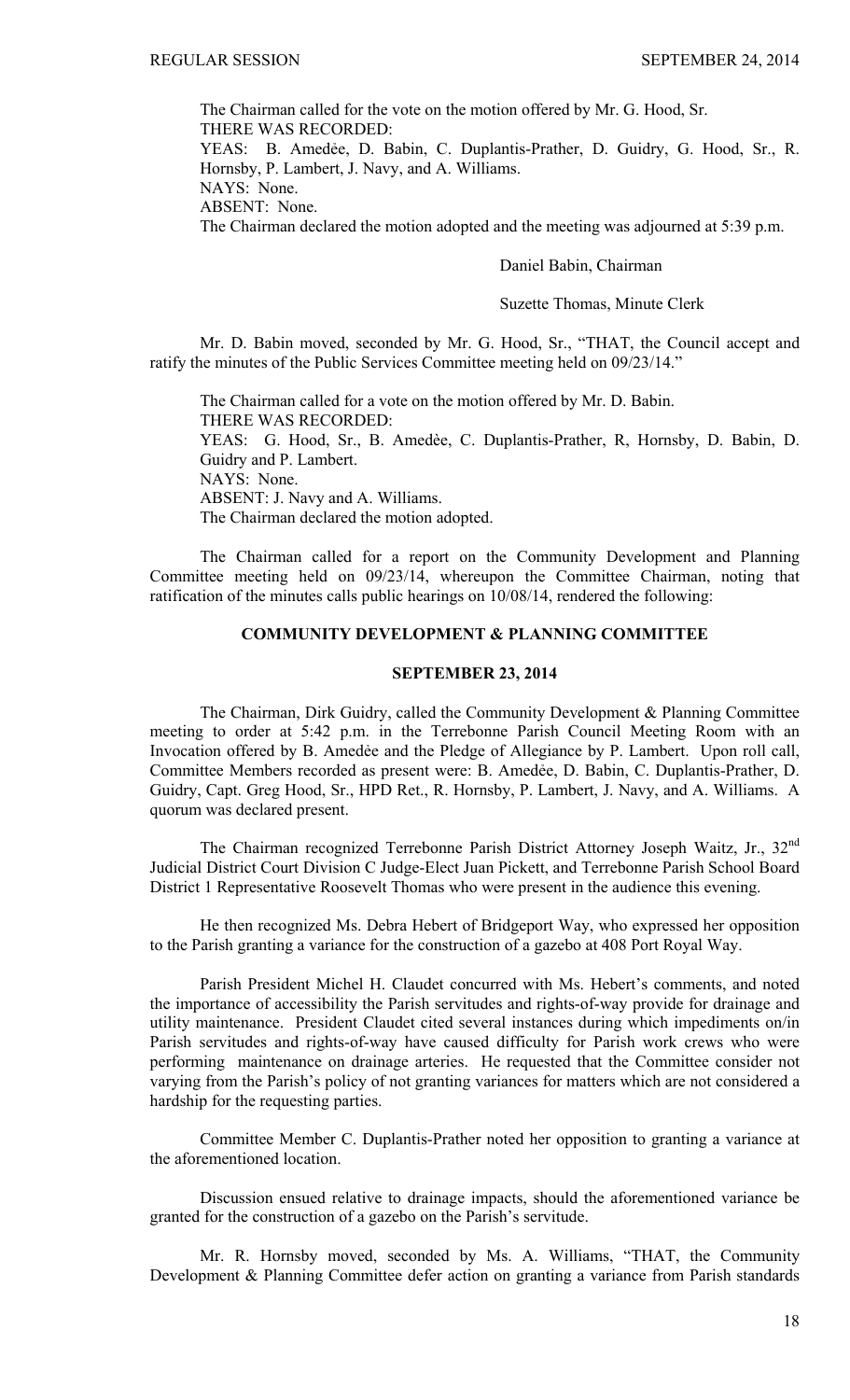to construct a gazebo over a servitude at 408 Port Royal Way for two weeks." (\*\*SUBSTITUTE MOTION ADOPTED AFTER DISCUSSION)

 Additional discussion transpired relative to the reasons for delaying the aforementioned matter for an additional two weeks.

 Mr. J. Navy offered a *substitute* motion, seconded by Ms. C. Duplantis-Prather, "THAT, the Community Development & Planning Committee deny the request for a variance from Parish standards to construct a gazebo over a servitude at 408 Port Royal Way."

The Chairman called for the vote on the motion offered by Mr. J. Navy. THERE WAS RECORDED: YEAS: B. Amedẻe, D. Babin, C. Duplantis-Prather, D. Guidry, G. Hood, Sr., J. Navy, and A. Williams. NAYS: R. Hornsby and P. Lambert. ABSENT: None. The Chairman declared the motion adopted.

OFFERED BY: Ms. A. Williams. SECONDED BY: Mr. D. Babin.

RESOLUTION NO. 14-432

A resolution authorizing the Parish President to sign the amendment to the Weatherization Assistance Program contract between Louisiana Housing Corporation (LHC) and Terrebonne Parish Consolidated Government.

 WHEREAS, the contract amount of \$185,162.12 is available to the Terrebonne Parish Consolidated Government for a period of July 1, 2014 through June 30, 2015

NOW, THEREFORE BE IT RESOLVED that the Terrebonne Parish Council (Community Development and Planning Committee), on the behalf of the Terrebonne Parish Consolidated Government, does hereby authorize the Parish President, Michel H. Claudet, to sign and submit the Weatherization Assistance Program amendment.

NOW, THEREFORE BE IT FURTHER RESOLVED that the Terrebonne Parish Council (Community Development and Planning Committee), on behalf of the Terrebonne Parish Consolidated Government, does hereby authorize the Parish President, Michel H. Claudet, to execute any and all grant agreements, certifications, amendments, modifications, and all documents necessary between Terrebonne Parish Consolidated Government and the Louisiana Housing Corporation (LHC) for the enactment of this contract.

THERE WAS RECORDED:

YEAS: J. Navy, A. Williams, G. Hood, Sr., B. Amedée, C. Duplantis-Prather, R. Hornsby, D. Babin, D. Guidry and P. Lambert. NAYS: None. ABSTAINING: None. ABSENT: None. The Chairman declared the resolution adopted on this, the  $23<sup>rd</sup>$  day of September, 2014.

\* \* \* \* \* \* \* \* \*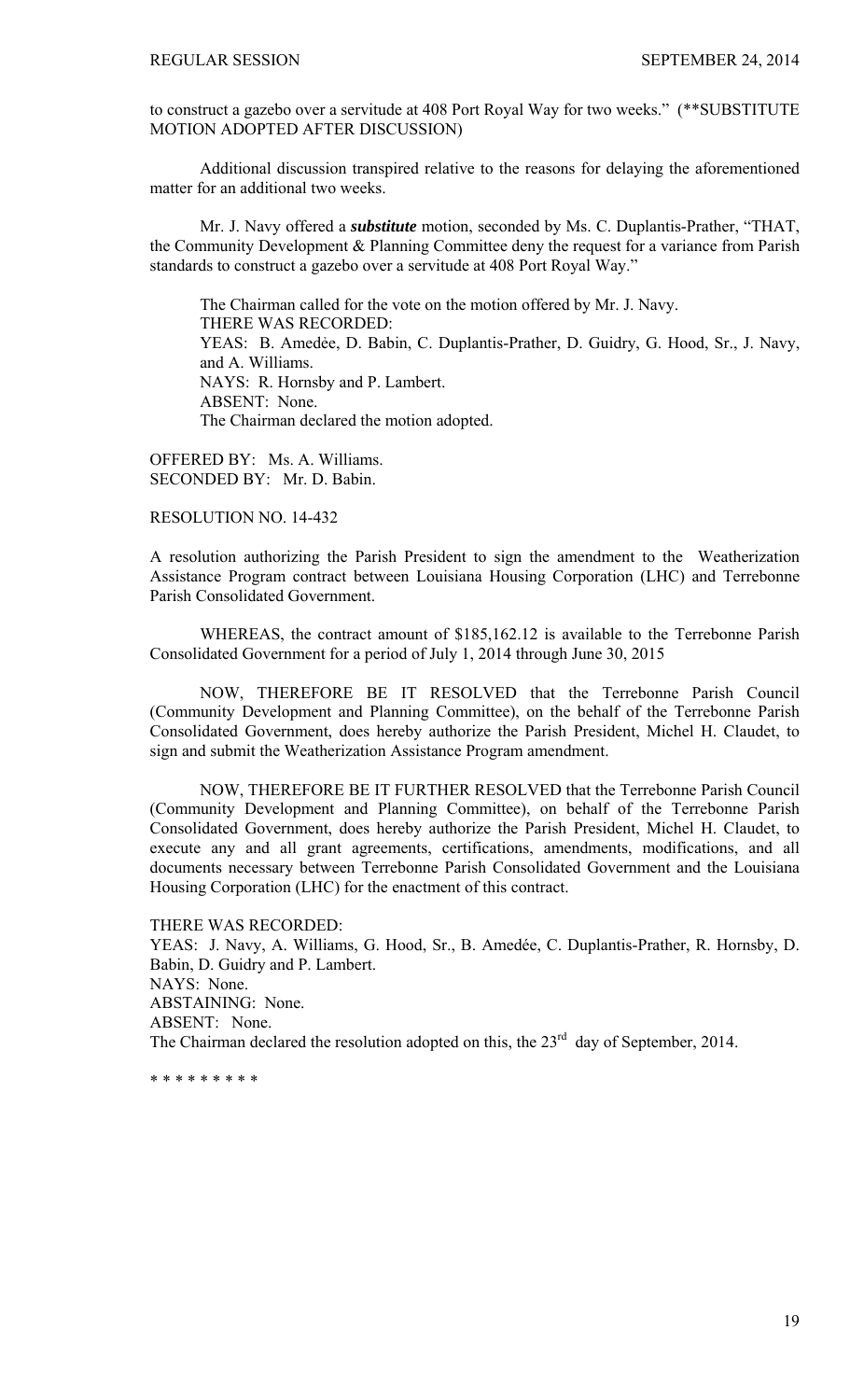OFFERED BY: Mr. G. Hood, Sr. SECONDED BY: Ms. B. Amedee.

RESOLUTION NO. 14-433

A Resolution giving Notice of Intent to adopt an Ordinance to dedicate and accept the maintenance/operation of the street(s), drainage servitudes, sewer, and rights-of-way for "Northpark Subdivision, Phase 1;" energize and accept the street lights; and to incorporate "Rue Richard" into the Enhanced 911 Emergency Response System for the purpose of providing a better means of locating addresses.

THEREFORE, BE IT RESOLVED by the Terrebonne Parish Council (Community Development and Planning Committee), on behalf of the Terrebonne Parish Consolidated Government, that Notice of Intent is given for adopting an ordinance to dedicate and accept the maintenance/operation of the street(s), drainage servitudes, sewer, and rights-of-way for "Northpark Subdivision, Phase 1;" energize and accept the street lights; and to incorporate "Rue Richard" into the Enhanced 911 Emergency Response System for the purpose of providing a better means of locating addresses.

 BE IT FURTHER RESOLVED that a public hearing on said ordinance be called for Wednesday, October 8, 2014 at 6:30 p.m.

THERE WAS RECORDED:

YEAS: J. Navy, A. Williams, G. Hood, Sr., B. Amedée, C. Duplantis-Prather, R. Hornsby, D. Babin, D. Guidry and P. Lambert. NAYS: None. ABSTAINING: None. ABSENT: None. The Chairman declared the resolution adopted on this, the  $23<sup>rd</sup>$  day of September, 2014. \* \* \* \* \* \* \* \* \*

OFFERED BY: Mr. R. Hornsby. SECONDED BY: Ms. A. Williams.

RESOLUTION NO. 14-434

A RESOLUTION GIVING NOTICE OF INTENT TO ADOPT AN ORDINANCE TO AMEND THE PARISH CODE OF TERREBONNE PARISH BY ADDING TO CHAPTER 18: ARTICLE IV: DIVISION 2: SECTION 18-91 2(a): TO EXTEND THE 30 MPH SPEED ZONE ON SOUTHDOWN MANDALAY ROAD FROM THE INTERSECTION WITH ST. CHARLES STREET TO MANDALAY BRIDGE; AND TO PROVIDE FOR THE INSTALLATION OF SAID SIGNS; AND TO PROVIDE FOR OTHER MATTERS RELATIVE THERETO.

NOW THEREFORE, BE IT RESOLVED by the Terrebonne Parish Council (Community Development and Planning Committee), on behalf of the Terrebonne Parish Consolidated Government, that Notice of Intent is given for adopting an ordinance amend the Parish Code of Terrebonne Parish by adding to Chapter 18: Article IV; Division 2; Section 18-91 2(a): to extend the 30 mph speed zone on Southdown Mandalay Road from the intersection with St. Charles Street to Mandalay Bridge.

BE IT FURTHER RESOLVED that a public hearing on said ordinance be called for Wednesday, October 8, 2014 at 6:30p.m.

THERE WAS RECORDED: YEAS: J. Navy, A. Williams, G. Hood, Sr., B. Amedée, C. Duplantis-Prather, R. Hornsby, D. Babin, D. Guidry and P. Lambert. NAYS: None. ABSTAINING: None. ABSENT: None. The Chairman declared the resolution adopted on this, the  $23<sup>rd</sup>$  day of September, 2014.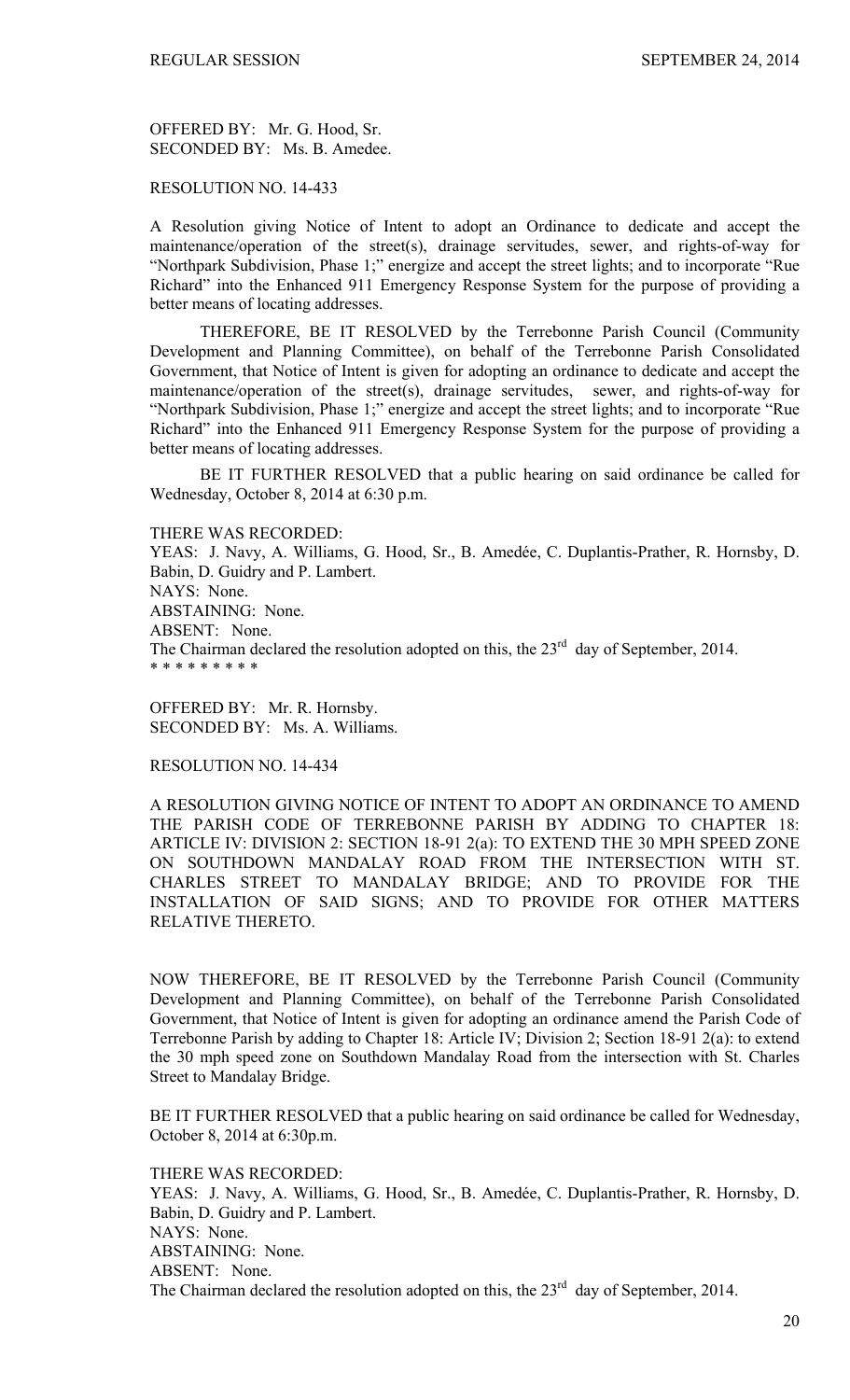\* \* \* \* \* \* \* \* \*

OFFERED BY: Ms. C. Duplantis-Prather. SECONDED BY: Mr. J. Navy.

RESOLUTION NO. 14-435

A RESOLUTION GIVING NOTICE OF INTENT TO ADOPT AN ORDINANCE TO AMEND THE PARISH CODE OF TERREBONNE PARISH BY ADDING TO CHAPTER 18: ARTICLE IV: DIVISION 3: SECTION 18-119 (5): TO ESTABLISH A 15 MPH SPEED ZONE ON BIRCH AVENUE FROM GOUAUX AVENUE TO WILSON AVENUE; AND TO PROVIDE FOR THE INSTALLATION OF SAID SIGNS; AND TO PROVIDE FOR OTHER MATTERS RELATIVE THERETO.

NOW THEREFORE, BE IT RESOLVED by the Terrebonne Parish Council (Community Development and Planning Committee), on behalf of the Terrebonne Parish Consolidated Government, that Notice of Intent is given for adopting an ordinance amend the Parish Code of Terrebonne Parish by adding to Chapter 18: Article IV; Division 3; Section 18-119 (5): to establish a 15 mph speed zone on Birch Avenue from Gouaux Avenue to Wilson Avenue.

BE IT FURTHER RESOLVED that a public hearing on said ordinance be called for Wednesday, October 8, 2014 at 6:30 p.m.

THERE WAS RECORDED:

YEAS: J. Navy, A. Williams, G. Hood, Sr., B. Amedée, C. Duplantis-Prather, R. Hornsby, D. Babin, D. Guidry and P. Lambert. NAYS: None. ABSTAINING: None. ABSENT: None. The Chairman declared the resolution adopted on this, the  $23<sup>rd</sup>$  day of September, 2014. \* \* \* \* \* \* \* \* \*

 Mr. G. Hood, Sr. moved, seconded by Mr. J. Navy, "THAT, there being no further business to come before the Community Development & Planning Committee, the meeting be adjourned."

 The Chairman called for the vote on the motion offered by Mr. G. Hood, Sr. THERE WAS RECORDED: YEAS: B. Amedẻe, D. Babin, C. Duplantis-Prather, D. Guidry, G. Hood, Sr., R. Hornsby, P. Lambert, J. Navy, and A. Williams. NAYS: None. ABSENT: None. The Chairman declared the motion adopted and the meeting was adjourned at 6:06 p.m.

Dirk Guidry, Chairman

# Suzette Thomas Minute Clerk

Mr. D. Guidry moved, seconded by Mr. P. Lambert, "THAT, the Council accept and ratify the minutes of the Community Development and Planning Committee meeting held on 09/23/14."

The Chairman called for a vote on the motion offered by Mr. D. Guidry. THERE WAS RECORDED: YEAS: G. Hood, Sr., B. Amedèe, C. Duplantis-Prather, R, Hornsby, D. Babin, D. Guidry and P. Lambert. NAYS: None. ABSENT: J. Navy and A. Williams. The Chairman declared the motion adopted.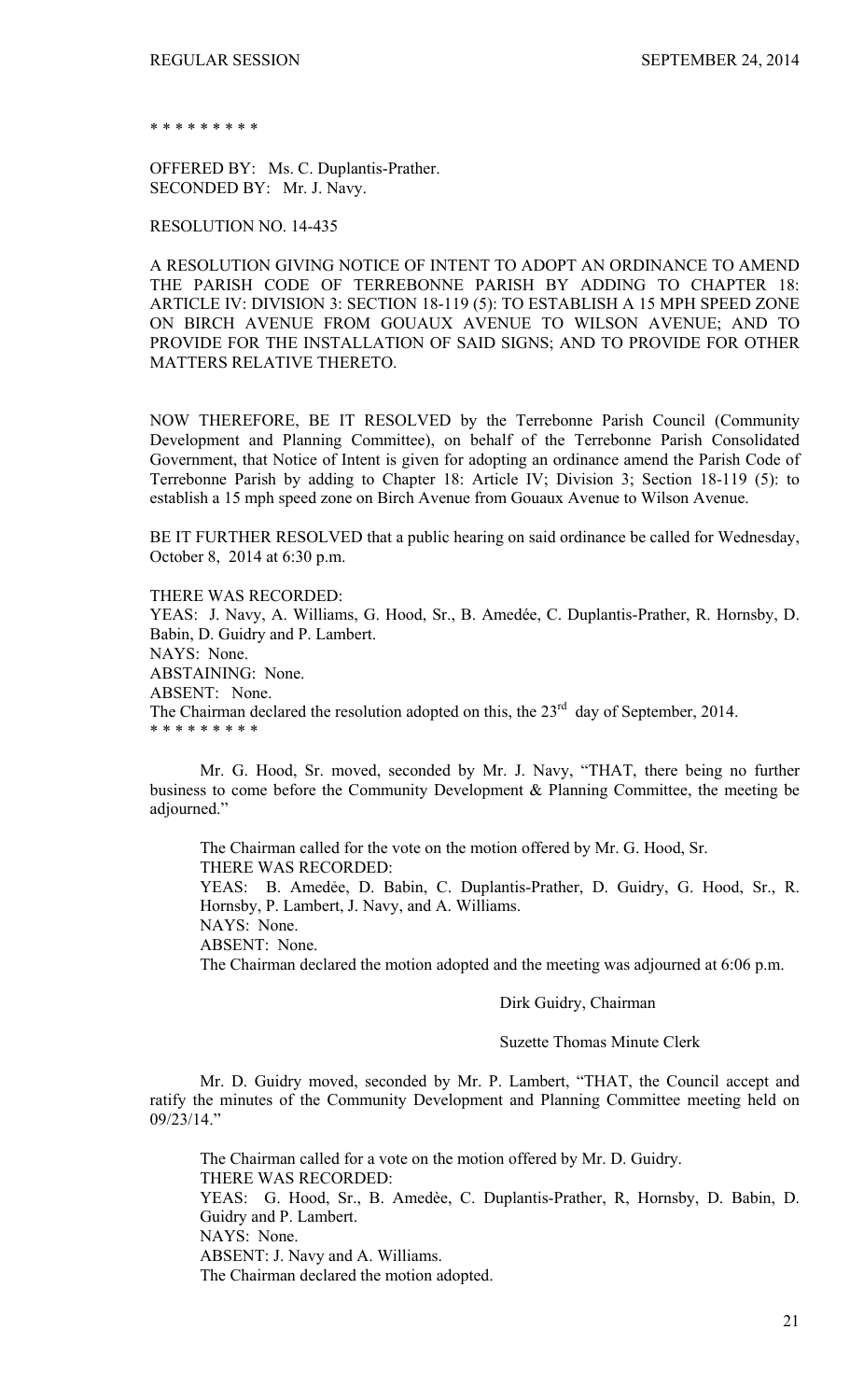The Chairman called for a report on the Budget and Finance Committee meeting held on 09/23/14, whereupon the Committee Vice-Chairwoman, noting that ratification of the minutes calls public hearings on 10/08/14, rendered the following:

## **BUDGET & FINANCE COMMITTEE**

#### **SEPTEMBER 23, 2014**

 The Chairman, John Navy, called the Budget & Finance Committee meeting to order at 6:07 p.m. in the Terrebonne Parish Council Meeting Room with an Invocation offered by A. Williams and the Pledge of Allegiance led by D. Babin. Upon roll call, Committee Members recorded as present were: B. Amedée, D. Babin, C. Duplantis-Prather, D. Guidry, Capt. Greg Hood, Sr., R. Hornsby, P. Lambert, J. Navy, and A. Williams. A quorum was declared present.

OFFERED BY: Ms. A. Williams. SECONDED BY: Ms. B. Amedee.

RESOLUTION NO. 14-436

WHEREAS, proposals were received on July 7, 2014 for RFP 14-OEPEMG-18 Hazardous Material Handling and Clean-Up in Support of Emergency Operations, and

WHEREAS, after careful review by Angela Guidry, Purchasing Manager and Earl Eues, Director of the Office Homeland Security and Emergency Preparedness it was determined that the proposal of the sole respondent, Louisiana Service  $\&$  Contracting Co., Inc., should be rejected for failure to meet the minimum requirements of the Request for Proposals (RFP), and

WHEREAS, Parish Administration concurs with this recommendation to reject the proposal of the respondent for RFP 14-OEPEMG-18 Hazardous Material Handling and Clean-Up in Support of Emergency Operations and authorizes re-advertisement of the RFP at a later date, and

NOW, THEREFORE BE IT RESOLVED, by the Terrebonne Parish Council (Budget and Finance Committee), on behalf of the Terrebonne Parish Consolidated Government, that the recommendation of the Parish Administration be accepted for the rejection and re-advertisement of the aforementioned RFP.

THERE WAS RECORDED: YEAS: J. Navy, A. Williams, G. Hood, Sr., B. Amedée, C. Duplantis-Prather, R. Hornsby, D. Babin, D. Guidry and P. Lambert. NAYS: None. ABSTAINING: None. ABSENT: None. The Chairman declared the resolution adopted on this, the  $23<sup>rd</sup>$  day of September, 2014.

\* \* \* \* \* \* \* \* \*

OFFERED BY: Ms. A. Williams. SECONDED BY: Ms. C. Duplantis-Prather.

RESOLUTION NO. 14-437

A RESOLUTION TO APPROVE THE AMOUNT NOT TO EXCEED \$60,000.00 TO REPAIR THE FLEX RAKE LOCATED AT 1-1 B PUMP STATION TO ASSOCIATED PUMP & SUPPLY CO., INC.

WHEREAS, on September 3, 2014, a quote was received by the Terrebonne Parish Consolidated Government (TPCG) Public Works-Drainage Division to repair the Flex Rake located at 1- 1B Pump Station, and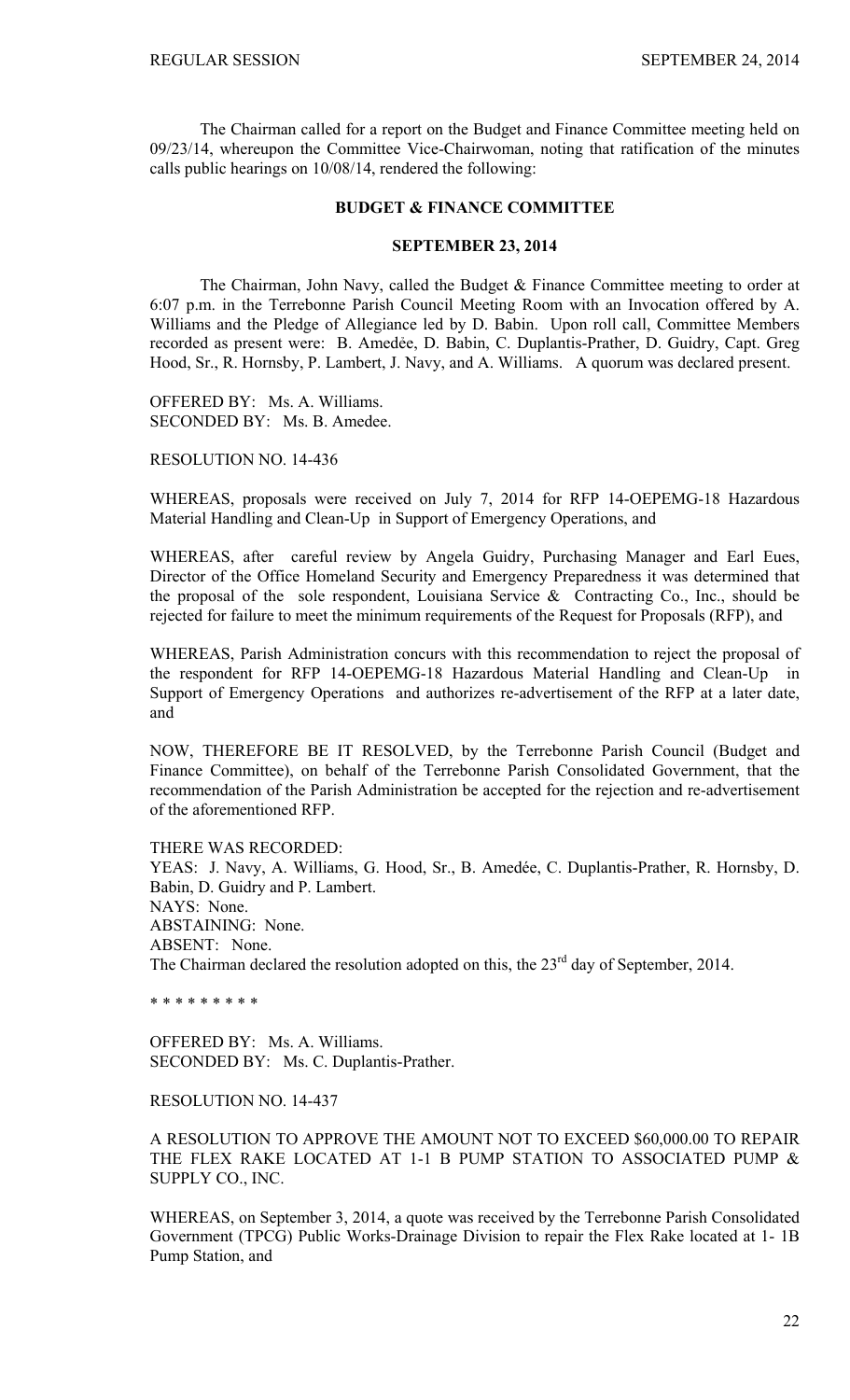WHEREAS, the TPCG Departments of Public Works-Drainage Division and Administration has concurred with the aforementioned recommendation, and

WHEREAS, it has been determined that funds are available in account number 252-351-8422-01 for this repair, and

NOW, THEREFORE BE IT RESOLVED by the Terrebonne Parish Council (Budget and Finance Committee), on behalf of the Terrebonne Parish Consolidated Government, that the repair on the above mentioned not to exceed a cost of \$60,000.00 be, and is hereby, approved, and;

BE IT FURTHER RESOLVED, that the Parish President and all other appropriate parties be, and they are hereby authorized to execute any and all contract documents associated therewith.

THERE WAS RECORDED: YEAS: J. Navy, A. Williams, G. Hood, Sr., B. Amedée, C. Duplantis-Prather, R. Hornsby, D. Babin, D. Guidry and P. Lambert. NAYS: None. ABSTAINING: None. ABSENT: None. The Chairman declared the resolution adopted on this, the  $23<sup>rd</sup>$  day of September, 2014.

\* \* \* \* \* \* \* \* \*

OFFERED BY: Ms. A. Williams. SECONDED BY: Ms. B. Amedee & Mr. P. Lambert.

# RESOLUTION NO. 14-438

A RESOLUTION AUTHORIZING THE PARISH PRESIDENT TO EXECUTE A COOPERATIVE ENDEAVOR AGREEMENT BETWEEN TERREBONNE PARISH CONSOLIDATED GOVERNMENT AND THE TERREBONNE PARISH SHERIFF'S OFFICE FOR THE CONTRIBUTION OF FUNDS BY THE PARISH FOR A RADIO TRANSMISSION EQUIPMENT TOWER IN GIBSON, LOUISIANA

WHEREAS, Article VII, Section 14(c) of the Constitution of the State of Louisiana provides the "for a public purpose, the State and its political subdivisions...may engage in cooperative endeavors with each other..."; and

WHEREAS, The parties hereto are authorized to provide for the safety and welfare of the citizens of Terrebonne Parish – the TPSO through law enforcement and the PARISH through law enforcement, fire and emergency response, and homeland security operations; and

WHEREAS, the Louisiana Governor's Office of Homeland Security and Emergency Preparedness, through the Statewide Interoperability Executive Committee, coordinates and operates the Louisiana Wireless Information Network ("LWIN"), a statewide 700 MHz/800MHz wireless communications system known as "Project 25," as part of its Statewide Communications Interoperability Plan; and

WHEREAS, TPCG and the TPSO each eligible for authorization to access the LWIN as described above; and

WHEREAS, TPSO has contracted with Motorola for the engineering and installation of P25 equipment at a tower site in Gibson, Terrebonne Parish, Louisiana for the purposes of strengthening LWIN access and coverage in that area; and

WHEREAS, TPCG, through its Houma Police Department ("HPD"), wishes to contribute funds to TPSO's goals of operating a LWIN tower in Gibson in order to facilitate TPCG's access to the LWIN through the same network; and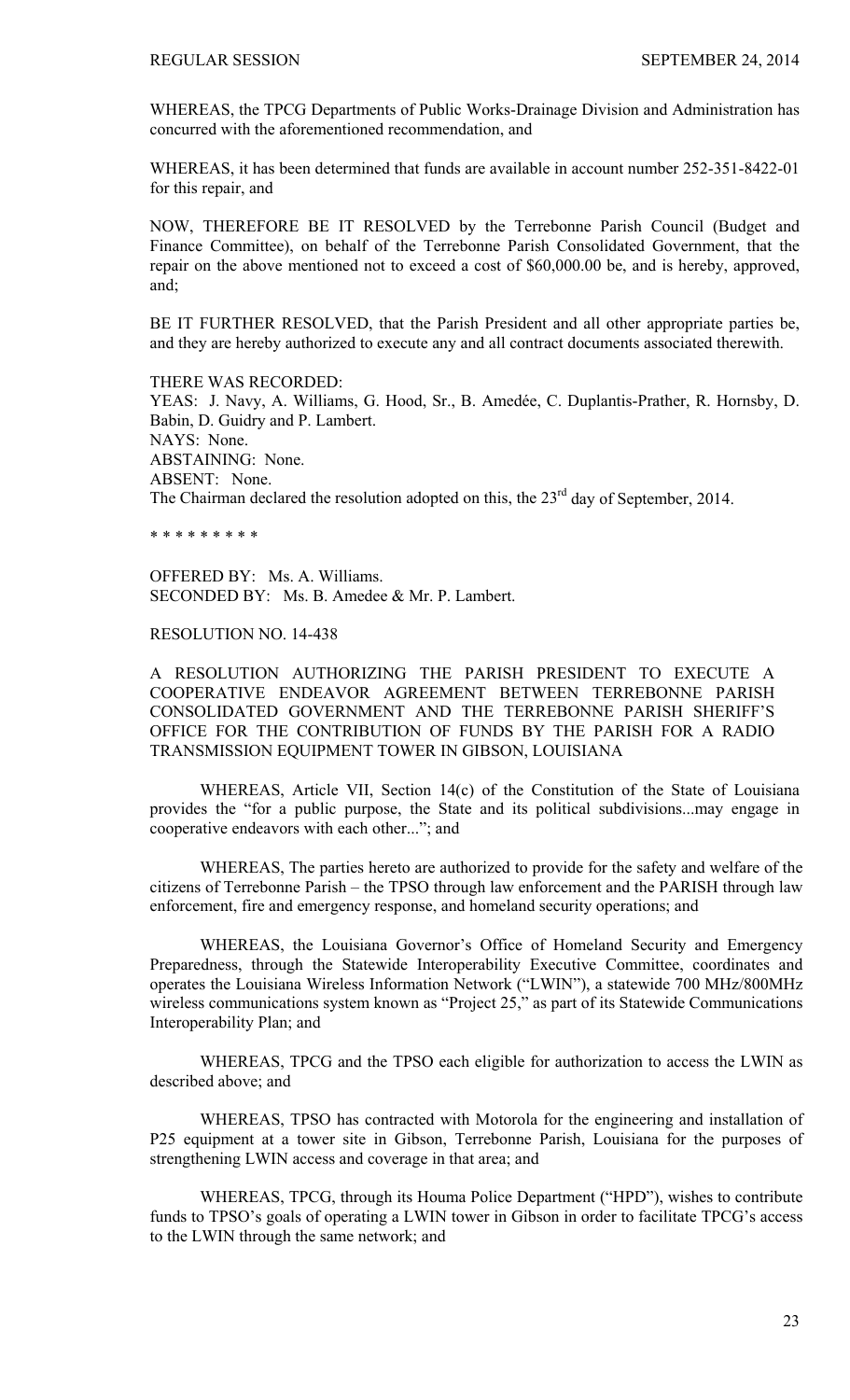WHEREAS, the parties wish to enter into a cooperative endeavor agreement for those purposes, and to provide for related matters; and

WHEREAS, TPCG believes that this agreement serves a public purpose and will facilitate the parties' communication with and among emergency response teams throughout the state of Louisiana and that its expenditure or transfer according to the terms of this cooperative endeavor, taken as a whole, is not gratuitous, and that it has a demonstrable, objective, and reasonable expectation of receiving at least equivalent value in exchange for the expenditure or transfer of its own public funds;

 NOW THEREFORE BE IT RESOLVED that the Terrebonne Parish Council, on behalf of the Terrebonne Parish Consolidated Government, hereby authorizes the Terrebonne Parish President to execute a Cooperative Endeavor Agreement with the Terrebonne Parish Sheriff's Office containing substantially the same terms as those contained within the attached agreement.

THERE WAS RECORDED:

YEAS: J. Navy, A. Williams, G. Hood, Sr., B. Amedée, C. Duplantis-Prather, R. Hornsby, D. Babin, D. Guidry and P. Lambert. NAYS: None. ABSTAINING: None. ABSENT: None. The Chairman declared the resolution adopted on this, the  $23<sup>rd</sup>$  day of September, 2014.

\* \* \* \* \* \* \* \* \*

 Mr. D. Babin moved, seconded by Ms. A. Williams, "THAT, the Budget & Finance Committee introduce an ordinance to amend the 2014 Adopted Operating Budget and the 5-Year Capital Outlay of the Terrebonne Parish Consolidated Government for the following items and to provide for related matters:

I. Community Service Block Grant (CSBG) - \$17,335.00

II. Police Department Donations - \$2,100.00

III. Planning Department – Zoning Study - \$50,000.00

IV. Terrebonne ARC - \$9,671.00

V. Dedicated Emergency Fund - \$328,834.00

VI. Electric Distribution Contract - \$92,202.00

VII. Municipal Re-roofing - \$25,240.00

VIII. Emergency Operations Center (5-Year Capital Outlay) - \$700,000.00

and call a public hearing on said matter on Wednesday, October 8, 2014 at 6:30 p.m."

The Chairman called for the vote on the motion offered by Mr. D. Babin. THERE WAS RECORDED:

YEAS: B. Amedẻe, D. Babin, C. Duplantis-Prather, D. Guidry, G. Hood, Sr., R. Hornsby, P. Lambert, J. Navy, and A. Williams.

NAYS: None.

ABSENT: None.

The Chairman declared the motion adopted.

 Mr. G. Hood, Sr. moved, seconded by Mr. D. Babin, "THAT, there being no further business to come before the Budget & Finance Committee, the meeting be adjourned."

 The Chairman called for the vote on the motion offered by Mr. G. Hood, Sr. THERE WAS RECORDED: YEAS: B. Amedẻe, D. Babin, C. Duplantis-Prather, D. Guidry, G. Hood, Sr., R.

Hornsby, P. Lambert, J. Navy, and A. Williams.

NAYS: None. ABSENT: None.

The Chairman declared the motion adopted and the meeting was adjourned at 6:11 p.m.

John Navy, Chairman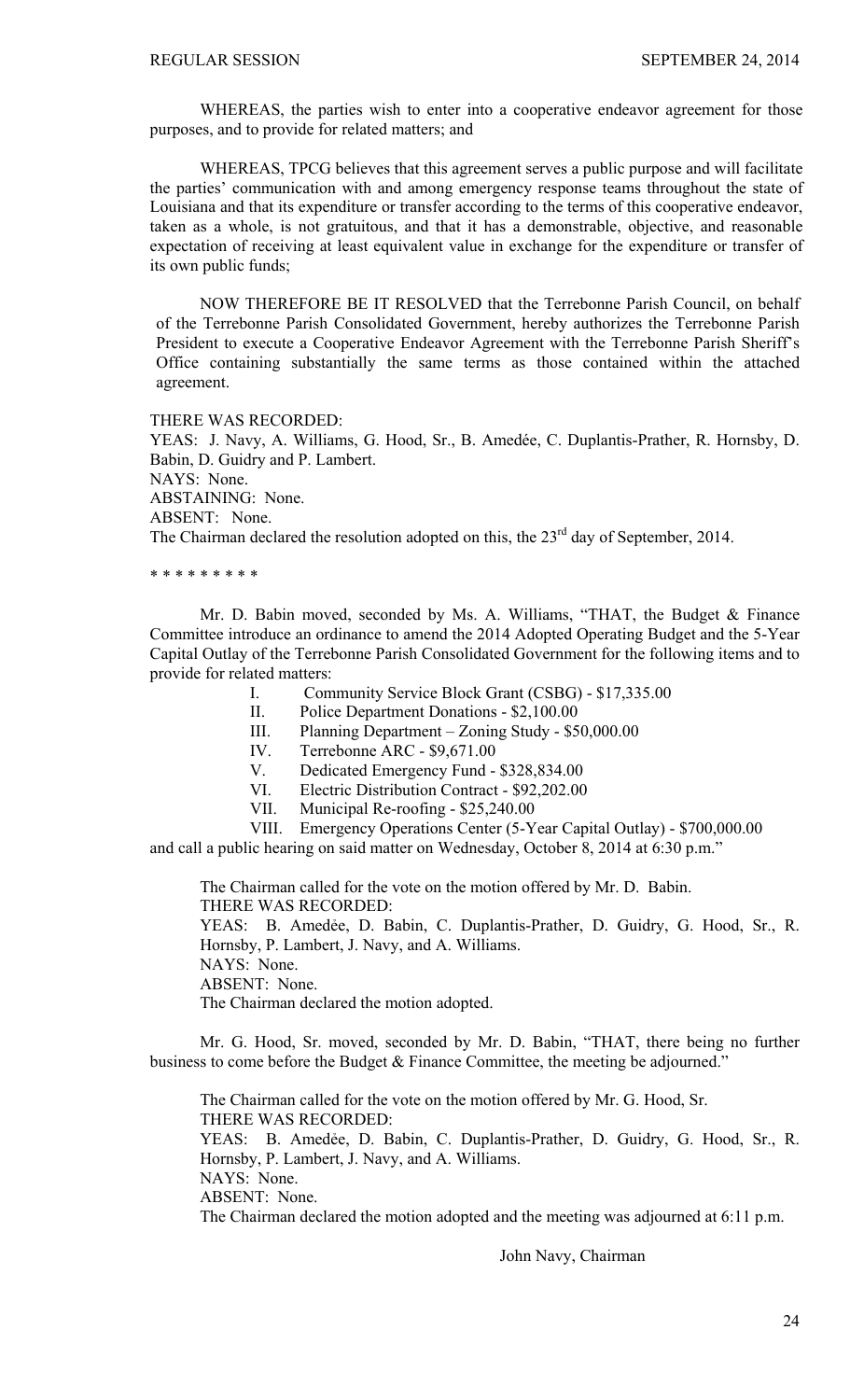#### Suzette Thomas, Minute Clerk

Ms. B. Amedèe moved, seconded by Mr. P. Lambert, "THAT, the Council accept and ratify the minutes of the Budget and Finance Committee meeting held on 09/23/14."

The Chairman called for a vote on the motion offered by Ms. B. Amedèe. THERE WAS RECORDED: YEAS: G. Hood, Sr., B. Amedèe, C. Duplantis-Prather, R, Hornsby, D. Babin, D. Guidry and P. Lambert. NAYS: None. ABSENT: J. Navy and A. Williams. The Chairman declared the motion adopted.

The Chairman called for a report on the Policy, Procedure and Legal Committee meeting held on 09/23/14, whereupon the Committee Vice-Chairman, noting that ratification of the minutes calls public hearings on 10/08/14, rendered the following:

## **POLICY, PROCEDURE, & LEGAL COMMITTEE**

### **SEPTEMBER 23, 2014**

 The Chairwoman, Arlanda J. Williams, called the Policy, Procedure, & Legal Committee meeting to order at 6:16 p.m. in the Terrebonne Parish Council Meeting Room with an Invocation offered by J. Navy and the Pledge of Allegiance led by C. Duplantis-Prather. Upon roll call, Committee Members recorded as present were: B. Amedẻe, D. Babin, C. Duplantis-Prather, D. Guidry, Capt. Greg Hood, Sr., HPD Ret., R. Hornsby, P. Lambert, J. Navy, and A. Williams. A quorum was declared present.

 The Chairwoman recognized Vermilion Parish Police Juror Ronald Darby who was present in the audience.

 Mr. D. Babin moved, seconded by Ms. C. Duplantis-Prather, "THAT, the Policy, Procedure, & Legal Committee authorize the TPCG to co-sponsor the 2014 Christmas Parade on Friday, December 5, 2014."

 The Chairwoman called for the vote on the motion offered by Mr. D. Babin. THERE WAS RECORDED: YEAS: B. Amedẻe, D. Babin, C. Duplantis-Prather, D. Guidry, G. Hood, Sr., R. Hornsby, P. Lambert, J. Navy, and A. Williams. NAYS: None. ABSENT: None. The Chairwoman declared the motion adopted.

 Committee Member J. Navy requested the Committee's consideration and support of hosting a "Community Against Crime Summit" in Terrebonne Parish.

 Terrebonne Parish District Attorney Joseph Waitz, Jr., Houma Police Chief Todd Duplantis, 32<sup>nd</sup> Judicial District Court, Division C Judge-elect Juan Pickett, Terrebonne Parish School Board Representative Roosevelt Thomas, and Houma Police Sergeant Lee Lyons each expressed their support of conducting a community summit to address local issues.

 Discussion ensued relative to uniting the community, the success of Neighborhood Watch Programs, and a collaborative effort between the citizenry and law enforcement personnel to address crime abatement in Terrebonne Parish.

 In response to questioning by Committee Member B. Amedẻe, the Chairwoman explained that the primary focus of the summit will be to support a relationship and foster a partnership between the community and law enforcement to restore trust in the agencies protecting Terrebonne Parish, to dispel fear, and to restore faith in the agencies.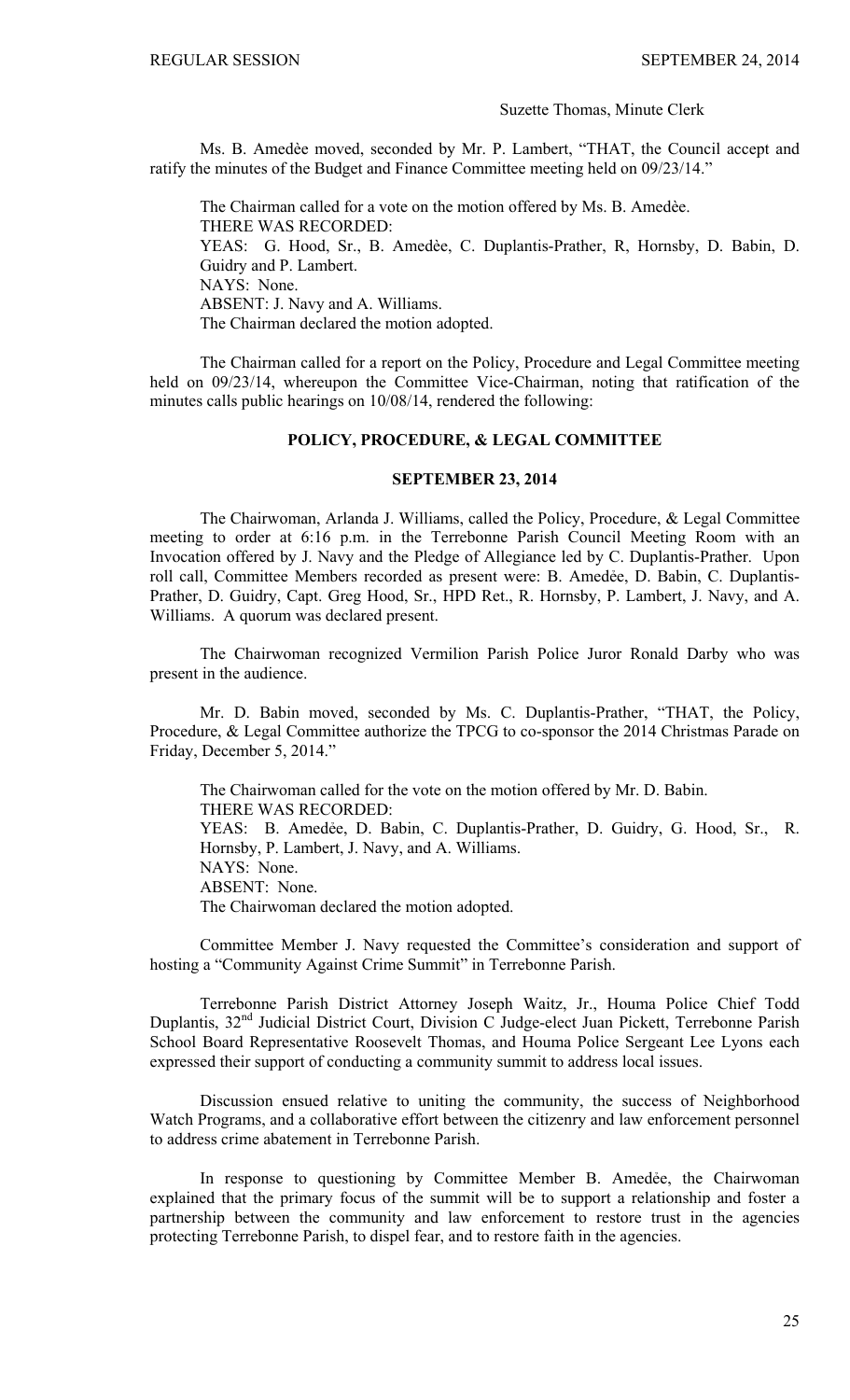Committee Member J. Navy interjected that the summit is a preventative manner in which to hear the concerns of the residents.

 Mr. Thomas noted that youth attending the summit will be provided with conflict resolution options.

 The Chairwoman stated that the summit will be held at the Houma-Terrebonne Civic Center and that a time has not yet been scheduled.

 Committee Member C. Duplantis requested that all neighborhood watch programs be informed of the summit.

 Committee Member D. Guidry inquired about announcements being made at local schools and a letter being distributed informing students of the summit.

 Mr. Thomas stated that Terrebonne Parish School System Superintendent Phillip Martin has agreed to inform students of the summit. He continued that high school-aged students will be informed of the summit.

 Committee Member G. Hood inquired about transportation opportunities for students to attend the summit.

 District Attorney Waitz stated that the date of the summit is scheduled for Saturday, November 1, 2014.

 The Chairwoman added that the TPCG, District Attorney's Office, Sheriff, Houma Police, and Terrebonne Parish School System are partnering with Southern University at New Orleans, Southern University at Baton Rouge, and the University of New Orleans Criminal Justice Departments to bring in speakers; that announcements will be made on TPTV and HTV; that the Council Clerk is being requested to send notification to news outlets; and that faithbased communities and local schools have been contacted. She noted that this summit will be a kick-off to the "SPARK" imitative.

 Mr. J. Navy moved, seconded by Mr. D. Babin, "THAT, the Policy, Procedure, & Legal Committee authorize the TPCG to co-sponsor the 'Community Against Crime Summit' in conjunction with the Terrebonne Parish District Attorney's Office, Terrebonne Parish Sheriff's Office, Houma Police Department, Terrebonne Parish School System, faith-based organizations, and community residents at the Houma-Terrebonne Civic Center on November 1, 2014."

 The Chairwoman called for the vote on the motion offered by Mr. J. Navy. THERE WAS RECORDED: YEAS: B. Amedẻe, D. Babin, C. Duplantis-Prather, D. Guidry, G. Hood, Sr., R. Hornsby, P. Lambert, J. Navy, and A. Williams. NAYS: None. ABSENT: None. The Chairwoman declared the motion adopted.

 The Chairwoman recognized Louisiana Campaign for Tobacco-Free Living representative Nakisha Singleton, who thanked the Committee for its pro-active effort to provide for a "smoke-free environment" in preparing ordinances to address this matter pertaining to Parish-owned buildings and property.

 Parish Attorney Courtney Alcock noted that the effective date of the implementation of the proposed ordinances is April 1, 2015, which will allow Administration to obtain "smoke cessation" aids for employees wishing to cease smoking.

Mr. D. Babin moved, seconded by Ms. B. Amedėe, "THAT, the Policy, Procedure, & Legal Committee introduce ordinances to (1) Amend the Human Resources Personnel Policy Manual to provide provisions regarding Clean Air and a Tobacco Free Environment; and, (2) Establish Section 2-260 of Article XI of the Terrebonne Parish Code to provide laws governing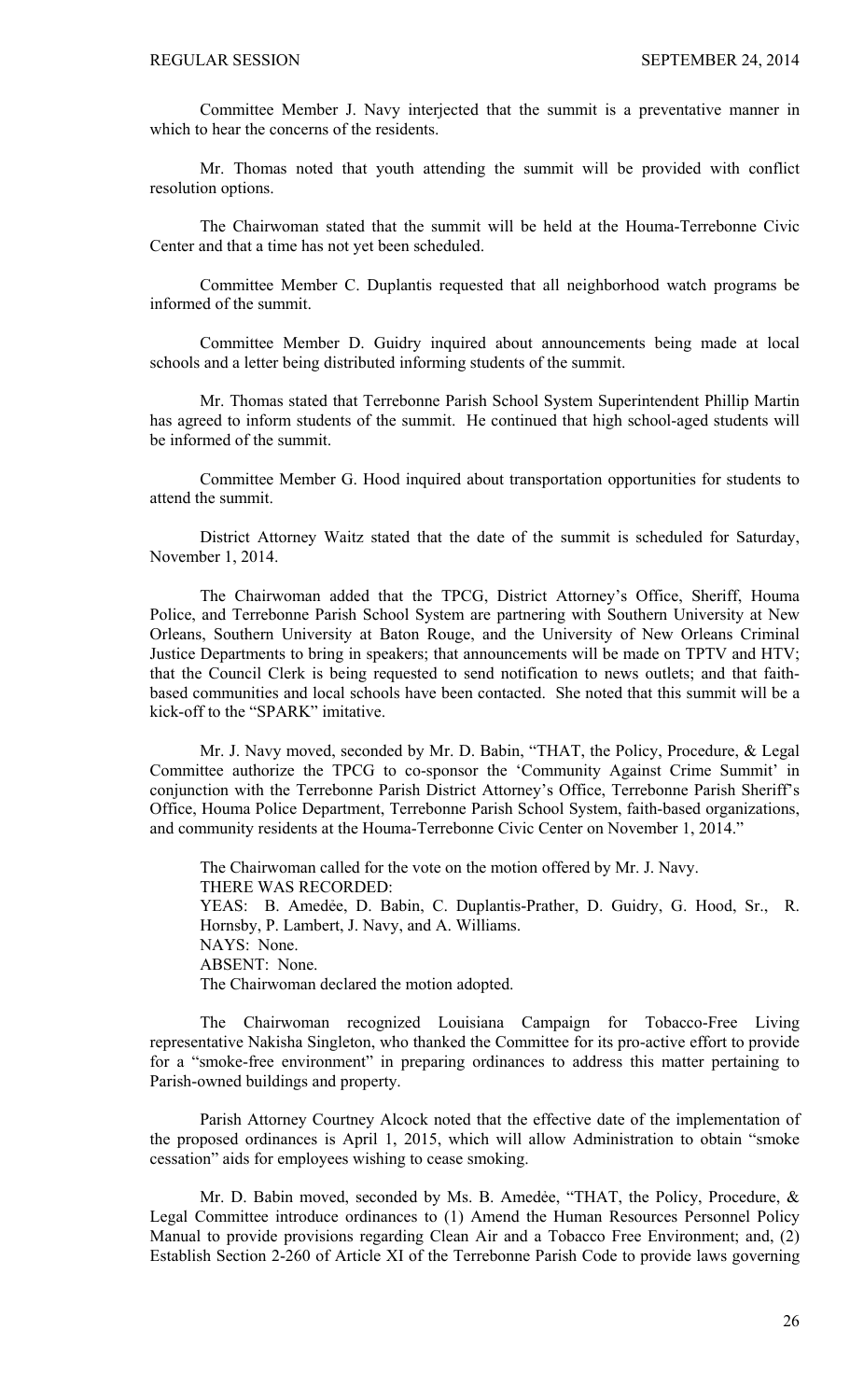Clean Air and a Tobacco Free Environment; and call public hearings on each of said matters on Wednesday, October 8, 2014 at 6:30 p.m." (\*\*MOTION ADOPTED AFTER DISCUSSION)

 Parish President Michel H. Claudet stated Administration is in the process of obtaining "smoking cessation" items for employees who wish to avail themselves of them.

 Parish Manager Al Levron noted that there are two ordinances being considered for introduction this evening.

 Committee Member D. Guidry questioned why the Courthouse and Courthouse Annex were not included on the list of public property at which tobacco products will be prohibited.

 Mr. Levron explained that Administration researched all public properties that are owned by **and** whose employees are under the auspices of the TPCG, and the Courthouse and Annex were not included due to the employees at those facilities not being under the auspices of the Consolidated Government.

 The Chairwoman called for the vote on the motion offered by Mr. D. Babin. THERE WAS RECORDED: YEAS: B. Amedée, D. Babin, C. Duplantis-Prather, D. Guidry, G. Hood, Sr., R. Hornsby, P. Lambert, J. Navy, and A. Williams. NAYS: None. ABSENT: None. The Chairwoman declared the motion adopted.

 Mr. G. Hood, Sr. moved, seconded by Mr. D. Babin, "THAT, there being no further business to come before the Policy, Procedure, & Legal Committee, the meeting be adjourned."

 The Chairwoman called for the vote on the motion offered by Mr. G. Hood, Sr. THERE WAS RECORDED:

YEAS: B. Amedẻe, D. Babin, C. Duplantis-Prather, D. Guidry, G. Hood, Sr., R. Hornsby, P. Lambert, J. Navy, and A. Williams. NAYS: None.

ABSENT: None.

The Chairwoman declared the motion adopted and the meeting was adjourned at 6:45

p.m.

Arlanda J. Williams, Chairwoman

# Suzette Thomas, Minute Clerk

Mr. D. Guidry moved, seconded by Mr. P. Lambert, "THAT, the Council accept and ratify the minutes of the Policy, Procedure and Legal Committee meeting held on 09/23/14."

The Chairman called for a vote on the motion offered by Mr. D. Guidry. THERE WAS RECORDED: YEAS: G. Hood, Sr., B. Amedèe, C. Duplantis-Prather, R, Hornsby, D. Babin, D. Guidry and P. Lambert. NAYS: None. ABSENT: J. Navy and A Williams. The Chairman declared the motion adopted.

Mr. G. Hood, Sr. moved, seconded by Mr. D. Babin, "THAT, the Council approve the following street light list:

INCREASE ALL STREET LIGHTS TO 250-WATT HPS STREET LIGHTS BETWEEN THE ADDRESSES OF 138 AND 146 KING STREET.; ROAD LIGHTING DISTRICT NO. 3A; ENTERGY; J. NAVY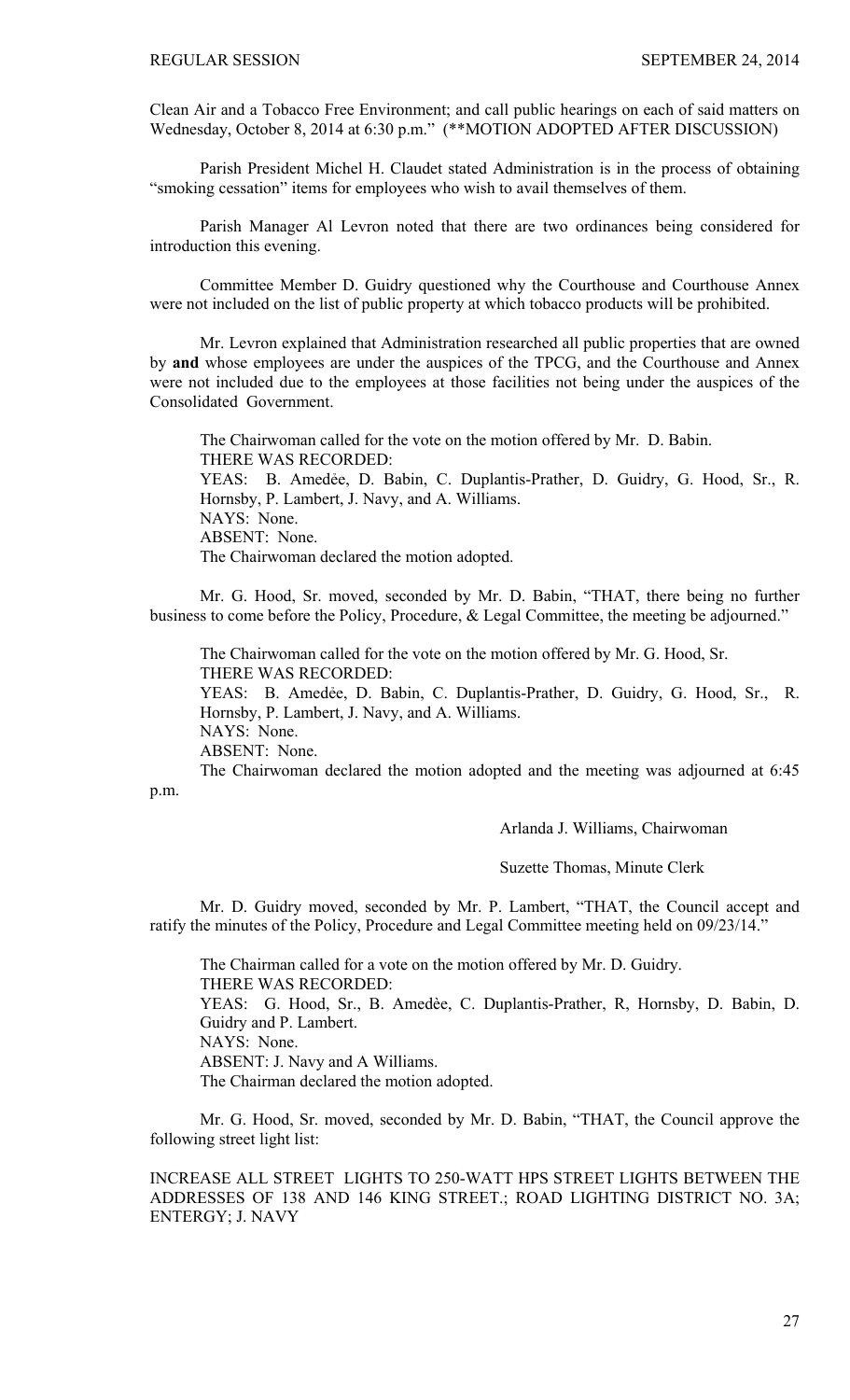INSTALL 100-WATT STREET LIGHT AT 1672 HIGHWAY 665 ON EXISTING POLE (POLE MARKED WITH RED RIBBON); ROAD LIGHTING DISTRICT NO. 6; ENTERGY; P. LAMBERT."

The Chairman called for a vote on the motion offered by Mr. G. Hood, Sr. THERE WAS RECORDED: YEAS: G. Hood, Sr., B. Amedèe, C. Duplantis-Prather, R, Hornsby, D. Babin, D. Guidry and P. Lambert. NAYS: None. ABSENT: J. Navy and A. Williams. The Chairman declared the motion adopted.

Mr. P. Lambert moved, seconded by Ms. B. Amedèe, "THAT, the Council hold nominations open for the one long-standing vacancy on the Bayou Blue Fire Protection District Board until further notice."

The Chairman called for a vote on the motion offered by Mr. P. Lambert. THERE WAS RECORDED: YEAS: G. Hood, Sr., B. Amedèe, C. Duplantis-Prather, R, Hornsby, D. Babin, D. Guidry and P. Lambert. NAYS: None. ABSENT: J. Navy and A. Williams. The Chairman declared the motion adopted.

Mr. G. Hood, Sr. moved, seconded by Ms. B. Amedèe, "THAT, the Council open nominations for the one vacancy for a term that will expire on 09/11/14 on the Houma Board of Zoning Adjustments, nominate Mr. Pete Konos, close nominations and re-appoint Mr. Pete Konos to serve another term."

The Chairman called for a vote on the motion offered by Mr. G. Hood, Sr. THERE WAS RECORDED: YEAS: G. Hood, Sr., B. Amedèe, C. Duplantis-Prather, R, Hornsby, D. Babin, D. Guidry and P. Lambert. NAYS: None. ABSENT: J. Navy and A. Williams. The Chairman declared the motion adopted.

Ms. B. Amedѐe moved, seconded by Ms. C. Duplantis-Prather, "THAT, the Council hold nominations open for the one vacancy to fill a position until 07/01/16 on the Recreation District No. 11 Board until the next Council meeting."

The Chairman called for a vote on the motion offered by Ms. B. Amedèe. THERE WAS RECORDED: YEAS: G. Hood, Sr., B. Amedѐe, C. Duplantis-Prather, R, Hornsby, D. Babin, D. Guidry and P. Lambert. NAYS: None. ABSENT: J. Navy and A. Williams. The Chairman declared the motion adopted.

The Council Chairman announced the following vacancies, which he noted will be handled as per usual procedure:

- Four vacancies on the Downtown Development Corporation for terms that will expire on 11/01/14.
- Eight vacancies on the Children and Youth Services Planning Board for terms that will expire on 11/05/14.
- One vacancy on the Recreation District No. 10 Board for a term that will expire on 11/08/14.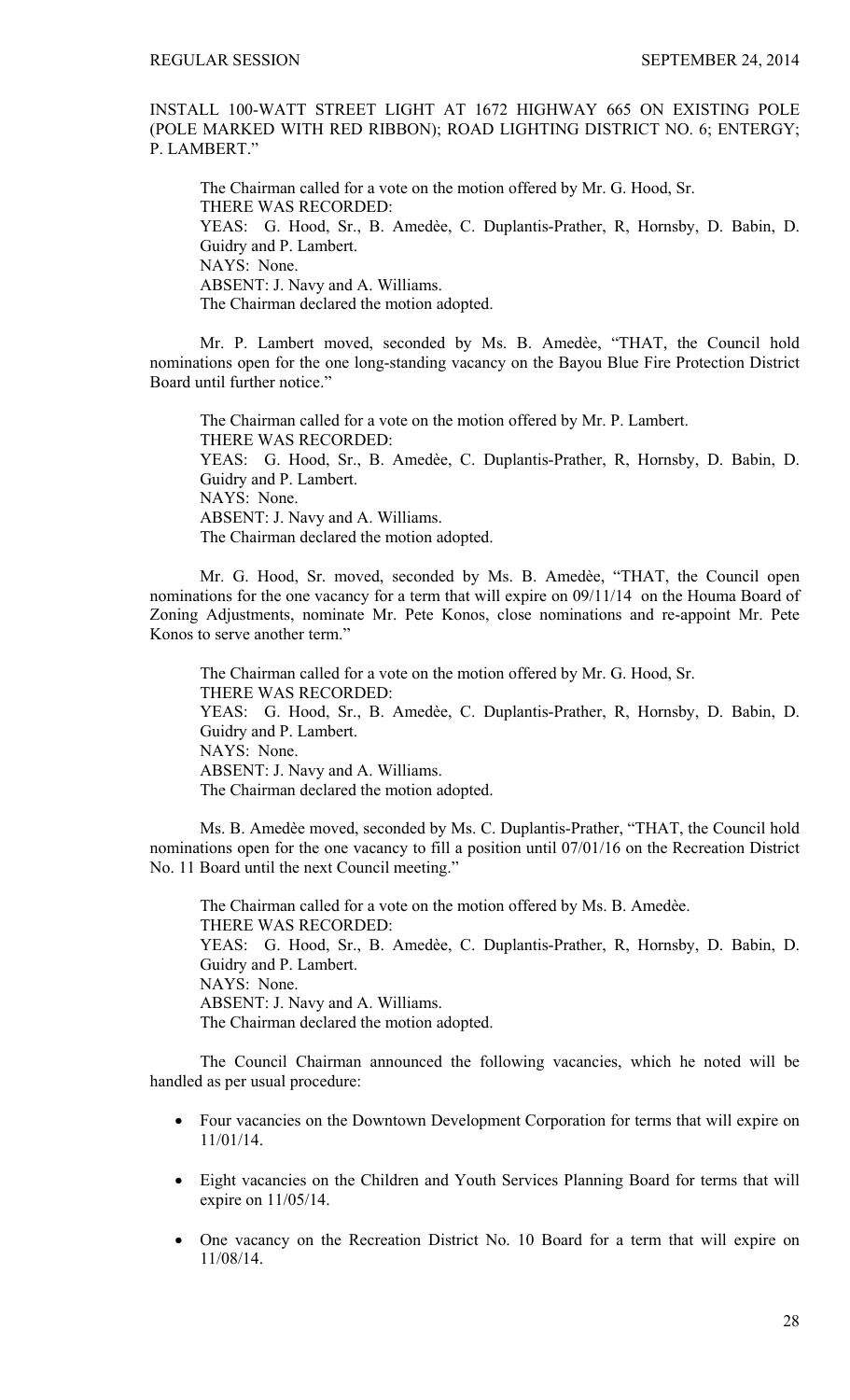- Three vacancies on the Library Board of Control for terms that will expire on 11/14/14.
- One vacancy on the Bayou Cane Volunteer Fire Protection District Board for a term that will expire on 01/01/16.

Under Agenda Item 7A – Announcements, Council Members:

- Councilman D. Babin announced to the residents of the Plantation Garden Subdivision that two new sewer pumps and controls have been ordered for the sewage pump station which should be delivered in approximately six to eight weeks, according to Mr. Mike Ordogne, Pollution Control Administrator.
- Councilman D. Babin announced that he has been in contact with Mr. Perry Blanchard, Public Works Operations Manager, and the residents to help with the drainage issues in the Plantation Garden Subdivision area.
- Councilman D. Babin announced that the Pontoon Bridge is back in operation and that the bids for the new bridge have gone out for the bid process.
- Councilman D. Babin announced that the "Best of the Bayou" Festival will be held this weekend in Downtown Houma.
- Councilman D. Babin announced that on Saturday, September 27 there will be a 5K Run beginning and ending at the Mulberry Subdivision Park area.
- Councilman D. Babin requested of the public that if they notice a street light out to please report it to the appropriate energy company so that it can be repaired.
- Councilman gave his opinion that a Letter to the Editor recently published in the *Courier*  pertaining to suggestions for future plans for the Houma Elementary School building and property showed bias and contained untruths.
- Councilwoman B. Amedèe announced that the Houma-Terrebonne Community Band will be giving a concert on Saturday, September 27 at the Southland Mall at the J. C. Penney Court; the theme for this concert is "Disney at the Movies"; and the event is free and open to the public.
- Councilwoman C. Duplantis-Prather announced to every pet owner to have their pets spayed and neutered to help control the pet population, and asked that if a stray animal is found to please contact the Animal Shelter at (985) 873-6709.
- Councilman G. Hood, Sr. requested the public to please keep the storm drains cleaned during this hurricane season.
- Councilman D. Babin announced that if anyone is interested in participating in the Mulberry 5K Run on Saturday, September 27 at 3:00 p.m., please contact Mr. Kenny Brossard at (985) 226-8058.
- Councilman R. Hornsby announced that the traffic light is out at Hwy. 311 and Savanne Road, and asked motorists to be patient and cautious until the light is repaired.

Under Agenda Item 7B – Parish President Michel Claudet announced the following:

- The parts for the aforementioned light fixture at Hwy. 311 and Savanne Road are ordered and should arrive in approximately two weeks.
- The bids have been received for the embankment phase of the Westside Boulevard Project (from Martin Luther King Blvd. to the Equity St. Bridge), have come in under budget, and a request for award of bid will be placed on the next Council meeting agenda.

No action was necessary on Agenda Item 8A, Staff Reports – Information List dated 09/24/14.

Parish President M. Claudet presented to the Council the proposed 2015 Operating and Capital Outlay Budget for TPCG and read aloud his budget message.

Ms. B. Amedѐe moved, seconded by Ms. C. Duplantis-Prather, "THAT, the Council accept the proposed 2015 Parish Budget and the Five Year Capital Outlay, as prepared by the Parish Administration, that the matter be referred to the Budget and Finance Committee for review, and that a public hearing be called on said matter on 10/08/2014 at 6:30 p.m."